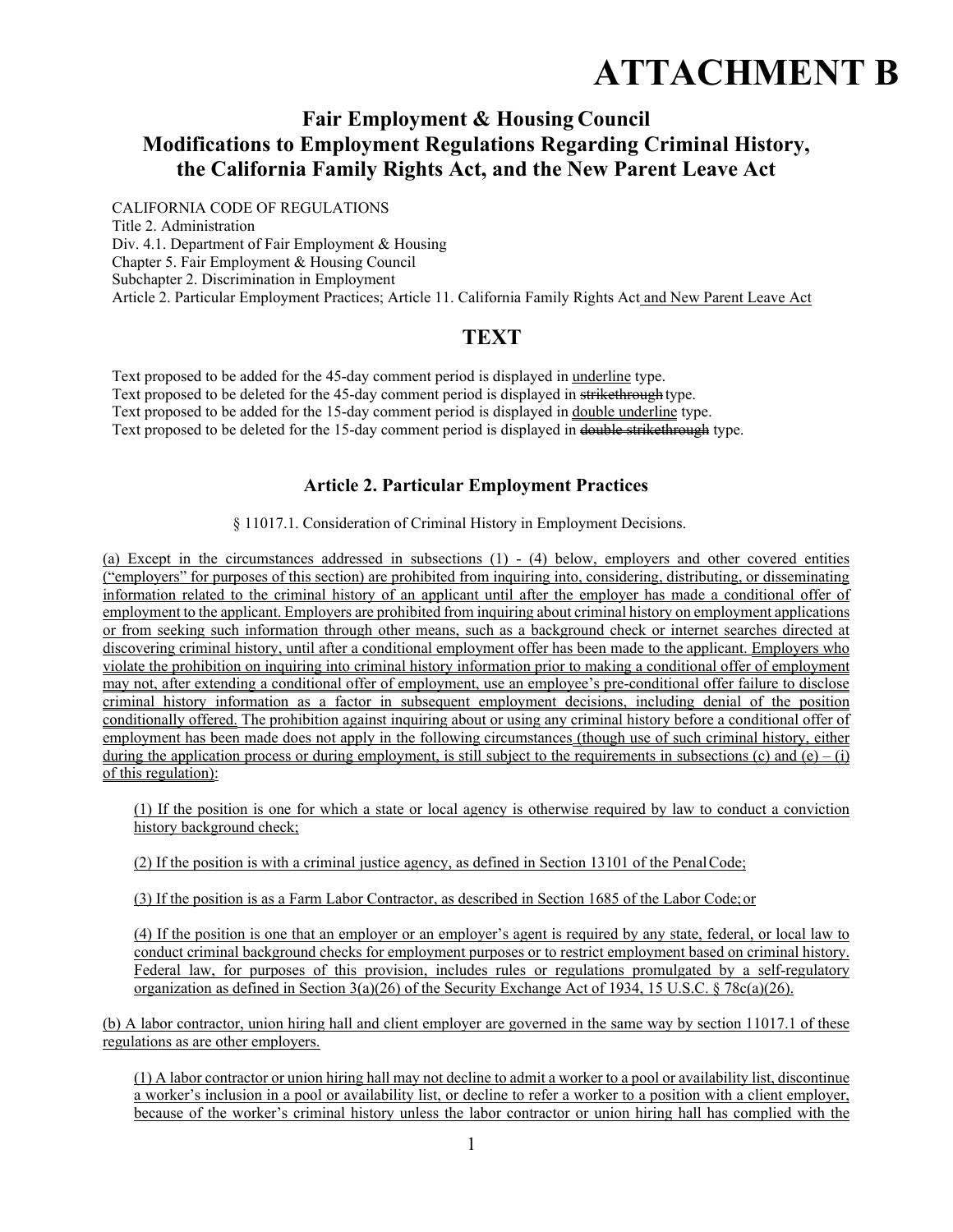procedures and requirements outlined in section 11017.1 of these regulations. To the extent labor contractors or union hiring halls place applicants in to a pool of workers from which individuals may be assigned to a variety of positions, the labor contractors or union hiring halls must still comply with the requirements of section 11017.1, including the individualized assessment of whether any criminal history being considered has a direct and adverse relationship with the specific duties of the jobs for which the applicant may be assigned from the pool or hall.

(2) If a labor contractor or union hiring hall re-conducts inquiries into criminal history to maintain the eligibility of workers admitted to a pool or availability list, then it must comply with the procedures and requirements outlined in section 11017.1 of these regulations. When re-conducting an inquiry, labor contractors or union hiring halls cannot satisfy the requirements of subsection (c) if they disqualify a worker from retention in a pool based on conviction history that was already considered and deemed not disqualifying for entry into the pool in the first place unless the decision is based on new material developments such as changes to job duties, legal requirements or experience or data regarding the particular convictions involved.

(3) A client employer may inquire into or consider the conviction history of a worker supplied by a labor contractor or union hiring hall only after extending a conditional offer of employment to the worker and when following the procedures described in subsections (a) through (ed), unless the specific position is exempted pursuant to subsection  $(a)(1) - (4)$ . A client employer violates this section by instructing labor contractors or union hiring halls to refer only workers without conviction records, unless exempted by subsection  $(a)(1) - (4)$ .

(4) For purposes of section 11017.1 of these regulations only:

(A) "Applicant" includes, in addition to the individuals within the scope of the general definition in section 11008(a) of these regulations, individuals who have been conditionally offered employment, even if they have commenced employment during the period of time the employer undertakes a post-conditional offer review and consideration of criminal history. An employer cannot evade the requirements of Government Code section 12952 or this regulation by having an individual lose their status as an "applicant" by working before undertaking a post-conditional offer review of the individual's criminal history.

(AB) "Employer" includes a labor contractor and a client employer.

(BC) "Client employer" means a business entity, regardless of its form, that selects workers from a pool or availability list, or obtains or is provided workers to perform labor within its usual course of business from a labor contractor.

(CD) "Labor contractor" means an individual or entity, either with or without a contract, which supplies a client employer with, or maintains a pool or availability list of, workers to perform labor within the client employer's usual course of business. This definition is not intended to include Farm Labor Contractors.

(DE) "Hiring hall" means an agency or office operated by a union, by an employer and union, or by a state or local employment service, to provide and place employees for specific jobs.

(EF) "Pool or availability list" means applicants or employees admitted in to entry in the hiring hall or other hiring pool utilized by one or more employers and/or provided by a labor contractor for use by prospective employers.

(c) Consideration of Criminal History after a Conditional Offer of Employment Has Been Made. Employers in California are prohibited from inquiring into, considering, distributing, or disseminating information regarding the following types of criminal history both after a conditional offer has been made and in any other subsequent employment decisions such as decisions regarding promotion, training, discipline, lay-off, and termination:

Introduction. Employers and other covered entities ("employers" for purposes of this section) in California are explicitly prohibited under other state laws from utilizing certain enumerated criminal records and information (hereinafter "criminal history") in hiring, promotion, training, discipline, lay-off, termination, and other employment decisions as outlined in subsection (b) below. Employers are prohibited under the Act from utilizing other forms of criminal history in employment decisions if doing so would have an adverse impact on individuals on a basis enumerated in the Act that the employer cannot prove is job-related and consistent with business necessity or if the employee or applicant has demonstrated a less discriminatory alternative means of achieving the specific business necessity as effectively.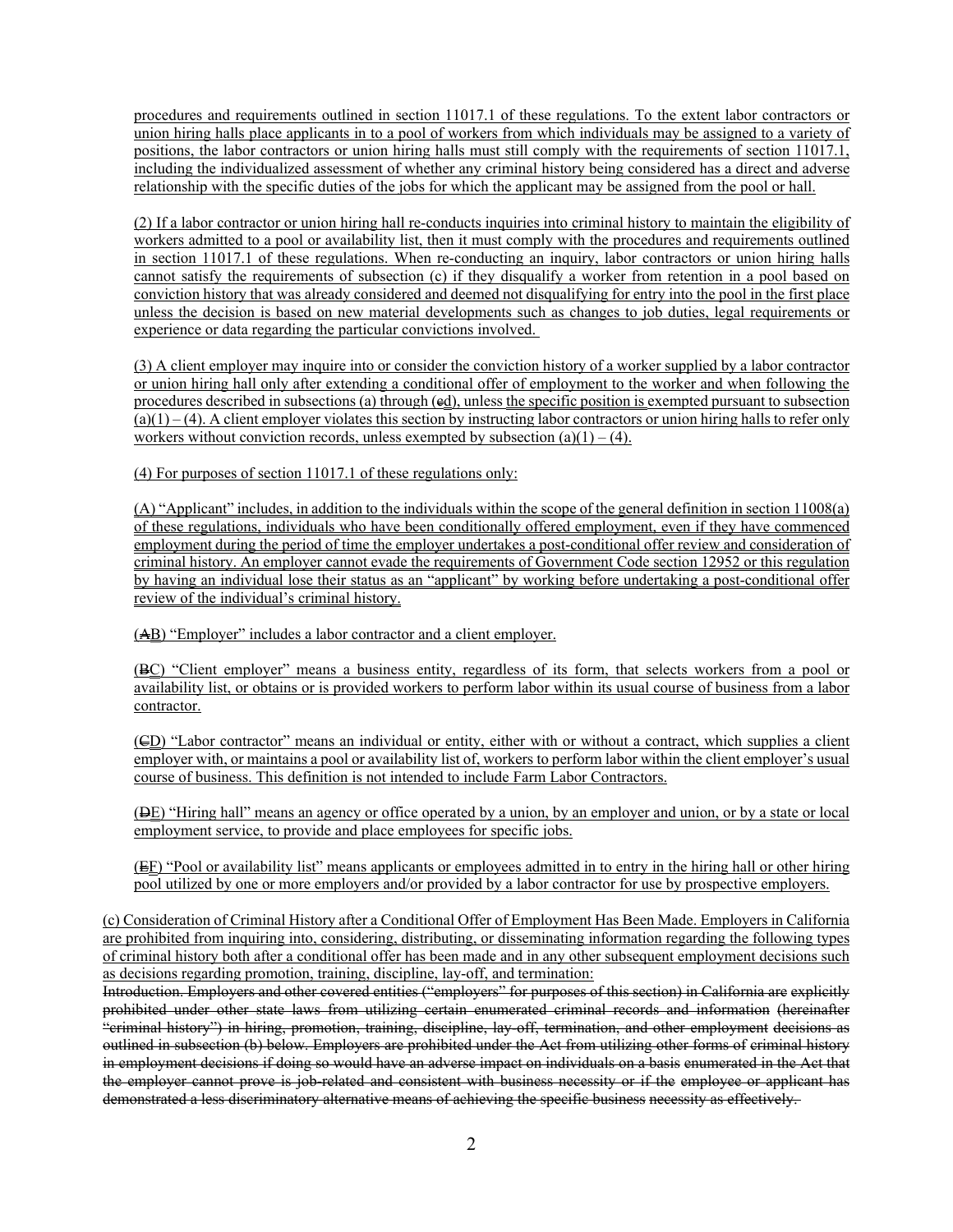(b)Criminal History Information Employers Are Prohibited from Seeking or Considering, Irrespective of Adverse Impact. Except if otherwise specifically permitted by law, employers are prohibited from considering the following types of criminal history, or seeking such history from the employee, applicant or a third party, when making employment decisions such as hiring, promotion, training, discipline, lay-off and termination:

(1) An arrest or detention that did not result in conviction (Labor Code section 432.7 (see limited exceptions in subsections (a)(1) for an arrest for which the employee or applicant is out on bail or on his or her own recognizance pending trial and (f)(1) for specified positions at health facilities); Government Code section 12952 (for hiring decisions));

(2) Referral to or participation in a pretrial or post-trial diversion program (Labor Code section 432.7 and Government Code section 12952Id.);

(A) While employers are prohibited from considering referral to or participation in a pretrial or post-trial diversion program, it is permissible to consider these programs as evidence of rehabilitation or mitigating circumstances after a conditional offer has been made if offered by the applicant as evidence of rehabilitation or mitigating circumstances.

(B) While employers are prohibited from considering referral to or participation in a pretrial or post-trial diversion program, until a pretrial or post-trial diversion program is completed and the underlying pending charges or conviction dismissed, sealed or eradicated, employers may still consider the conviction or pending charges themselves after a conditional offer is made.

(3) A conviction that has been judicially dismissed or ordered sealed, expunged or statutorily eradicated pursuant to law (e.g., juvenile offense records sealed pursuant to Welfare and Institutions Code section 389 and Penal Code sections 851.7 or 1203.45) or any conviction for which the person has received a full pardon or has been issued a certificate of rehabilitation (Id.);

(4) An arrest, detention, processing, diversion, supervision, adjudication, or court disposition that occurred while a person was subject to the process and jurisdiction of juvenile court law (Id.Labor Code section 432.7); and

(5) A non-felony conviction for possession of marijuana that is two or more years old (Labor Code section 432.8).

(6) In addition to the limitations provided in subdivisions (1)-(5), employers that obtain investigative consumer reports such as background checks are also subject to the requirements of the Fair Credit Reporting Act (15 U.S.C. § 1681 et seq.) and the California Investigative Consumer Reporting Agencies Act (Civil Code section 1786 et seq.).

(7) Employers may also be subject to local laws or city ordinances that provide additional limitations.

(d) Requirements if an Employer Intends to Deny an Applicant the Employment Conditionally Offered Because of the Applicant's Conviction History.

(1) If an employer intends to deny an applicant the employment position they were conditionally offered based solely or in part on the applicant's conviction history, the employer must first make an individualized assessment of whether the applicant's conviction history has a direct and adverse relationship with the specific duties of the job that justify denying the applicant the position. The standard for determining what constitutes a direct and adverse relationship that justifies denying the applicant the position is the same standard described in subdivision  $(g)$  of this section that is used to determine whether the criminal conviction history is job-related and consistent with business necessity. The individualized assessment needs to include, at a minimum, consideration of the following factors:

(A) The nature and gravity of the offense or conduct;

(B) The time that has passed since the offense or conduct and/or completion of the sentence; and

(C) The nature of the job held or sought.

(2) If, after conducting an individualized assessment, the employer makes a preliminary decision that the applicant's conviction history disqualifies the applicant from the employment conditionally offered, the employer shall notify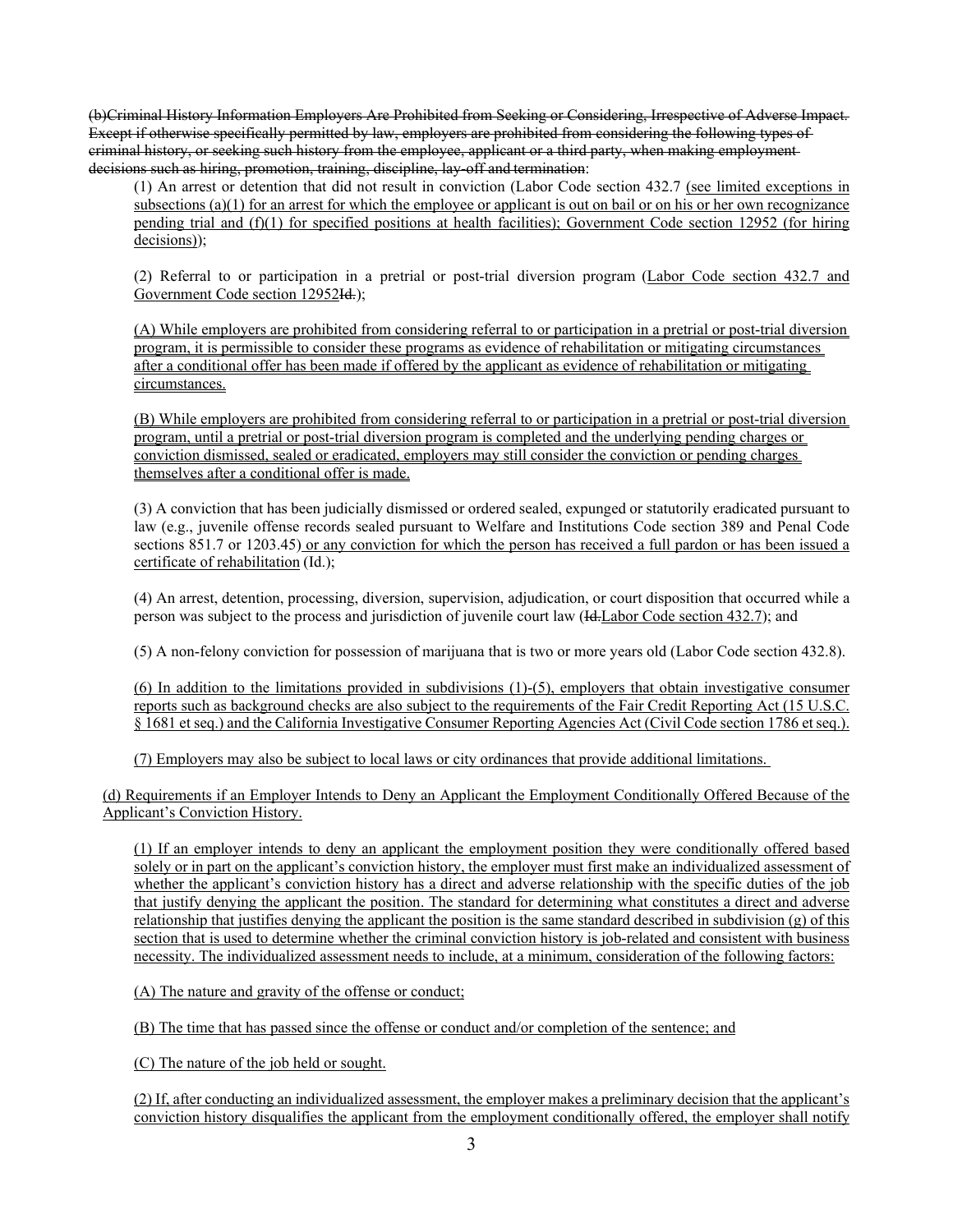the applicant of the preliminary decision in writing. The written notice to the applicant may, but is not required to, justify or explain the employer's reasoning for making the decision. However, the notice to the applicant must include all of the following:

(A) Notice of the disqualifying conviction or convictions that are the basis for the preliminary decision to rescind the offer;

(B) A copy of the conviction history report utilized or relied on by the employer, if any (such reports include, but are not limited to: consumer reports; credit reports, public records, results of internet searches, news articles or any other writing containing information related to the conviction history that was utilized or relied upon by the employer); and

(C) An explanation of the applicant's right to respond to the notice before the preliminary decision rescinding the offer of employment becomes final and the deadline by which to respond (which can be no less than five business days from the date of receipt of the notice). If notice is transmitted through a format that does not provide a confirmation of receipt, such as a written notice mailed by an employer without tracking delivery enabled, the notice shall be deemed received five calendar days after the mailing is deposited for delivery for California addresses, ten calendar days after the mailing for addresses outside of California, and twenty calendar days after mailing for addresses outside of the United States. The explanation shall inform the applicant that the response may include submission of evidence challenging either the factual accuracy of the conviction history report, and/or evidence of rehabilitation or mitigating circumstances, or both. The types of evidence that may demonstrate rehabilitation or mitigating circumstances may include, but is not limited to: the length and consistency of employment history before and after the offense or conduct; the facts or circumstances surrounding the offense or conduct; whether the individual is bonded under a federal, state or local bonding program; successful completion, or compliance with the terms and conditions, of probation or parole; and rehabilitation efforts such as education or training. If, within five business days of receipt of the notice (or any later deadline set by the employer), the applicant notifies the employer in writing that the applicant disputes the factual accuracy of the conviction history being relied upon and that the applicant is taking specific steps to obtain evidence supporting the applicant's assertion, then the applicant shall be permitted no less than five additional business days to respond to the notice before the employer's decision to rescind the employment offer becomes final.

(3) The employer shall consider any information submitted by the applicant before making a final decision regarding whether or not to rescind the conditional offer of employment. If the employer makes a final decision to rescind the conditional offer and deny an application based solely or in part on the applicant's conviction history, the employer shall notify the applicant in a writing that includes the following:

(A) The final denial or disqualification decision reached. The employer may also include, but is not required to include, the justification or an explanation of the employer's reasoning for reaching the decision that it did;

(B) Any procedure the employer has for the applicant to challenge the decision or request reconsideration; and

(C) The right to contest the decision by filing a complaint with the Department of Fair Employment and Housing.

(e) Disparate Treatment. The Act also prohibits employers from treating applicants or employees differently in the course of considering criminal conviction history, or any evidence of rehabilitation or mitigating circumstances, if the disparate treatment is substantially motivated by a basis enumerated in the Act. (c) Additional Criminal History Limitations, Irrespective of Adverse Impact.

(1) State or local agency employers are prohibited from asking applicants for employment to disclose information concerning their conviction history, including on an employment application, until the employer has determined that the applicant meets the minimum employment qualifications as stated in the notice for the position (Labor Code section 432.9).

(2) Employers may also be subject to local laws or city ordinances that provide additional limitations. For example, in addition to the criminal history outlined in subsection (b), San Francisco employers are prohibited from considering a conviction or any other determination or adjudication in the juvenile justice system; offenses other than a felony or misdemeanor, such as an infraction (other than driving record infractions if driving is more than a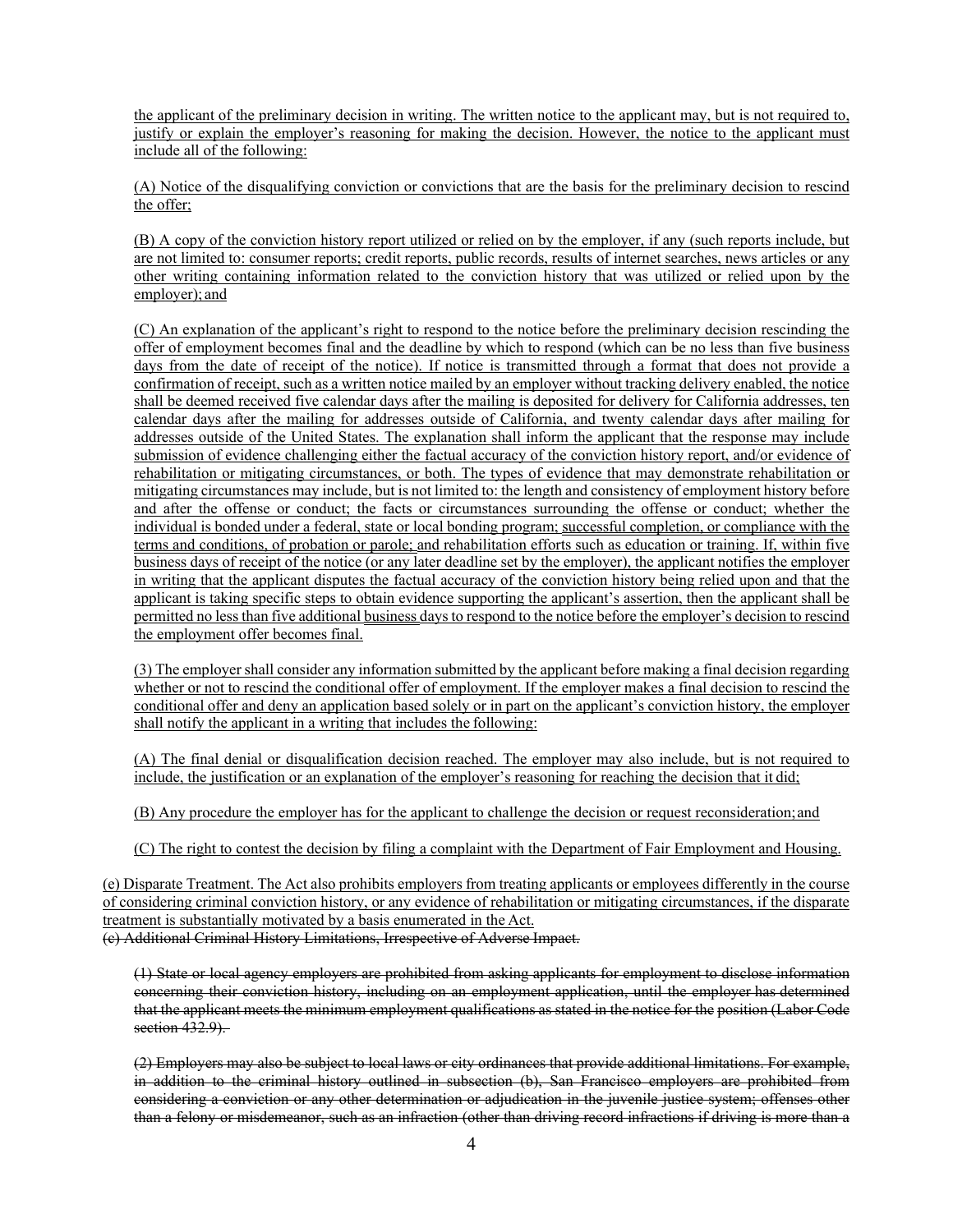de minimis element of the job position); and convictions that are more than seven years old (unless the position being considered supervises minors, dependent adults, or persons 65 years or older) (Article 49, San Francisco Police Code).

(3) Employers that obtain investigative consumer reports such as background checks are also subject to the requirements of the Fair Credit Reporting Act (15 U.S.C. § 1681 et seq.) and the California Investigative Consumer Reporting Agencies Act (Civil Code section 1786 et seq.).

(df) Consideration of Other Criminal Convictions and the Potential Adverse Impact. In addition to the types of criminal history addressed in subsection (c) that employers are explicitly prohibited from inquiring about or considering unless an exception applies, cConsideration of other forms of criminal convictions, not enumerated above, may have an adverse impact on individuals on a basis protected by the Act, including, but not limited to, gender, race, and national origin. An applicant or employee bears the burden of demonstrating that the policy of considering criminal convictions has an adverse impact on a basis enumerated in the Act. For purposes of such a determination, adverse impact is defined at Sections 11017 and 11010 and the *Uniform Guidelines on Employee Selection and Procedures* (29 C.F.R. 1607 (1978)) incorporated by reference in Section 11017(a) and (e). The applicant(s) or employee(s) bears the burden of proving an adverse impact. An adverse impact may be established through the use of conviction statistics or by offering any other evidence that establishes an adverse impact. State- or national-level statistics showing substantial disparities in the conviction records of one or more categories enumerated in the Act are presumptively sufficient to establish an adverse impact. This presumption may be rebutted by a showing that there is a reason to expect a markedly different result after accounting for any particularized circumstances such as the geographic area encompassed by the applicant or employee pool, the particular types of convictions being considered, or the particular job at issue.

(ge) Establishing "Job-Related and Consistent with Business Necessity."

(1) If the policy or practice of considering criminal convictions creates an adverse impact on applicants or employees on a basis enumerated in the Act, the burden shifts to the employer to establish that the policy is nonetheless justifiable because it is job-related and consistent with business necessity. The criminal conviction consideration policy or practice needs to bear a demonstrable relationship to successful performance on the job and in the workplace and measure the person's fitness for the specific position(s), not merely to evaluate the person in the abstract. In order to establish job-relatedness and business necessity, any employer must demonstrate that the policy or practice is appropriately tailored, taking into account at least the following factors:

(A) The nature and gravity of the offense or conduct;

(B) The time that has passed since the offense or conduct and/or completion of the sentence; and

(C) The nature of the job held or sought.

(2) Demonstrating that a policy or practice of considering conviction history in employment decisions is appropriately tailored to the job for which it is used as an evaluation factor requires that an employer demonstrate the applicant's conviction history has a direct and adverse relationship with the specific duties of the job that justify denying the applicant the positioneither.

(A) Demonstrate that any "bright-line" conviction disqualification or consideration (that is, one that does not consider individualized circumstances) can properly distinguish between applicants or employees that do and do not pose an unacceptable level of risk and that the convictions being used to disqualify, or otherwise adversely impact the status of the employee or applicant, have a direct and specific negative bearing on the person's ability to perform the duties or responsibilities necessarily related to the employment position. Bright-line conviction disqualification or consideration policies or practices that include conviction-related information that is seven or more years old are subject to a rebuttable presumption that they are not sufficiently tailored to meet the job-related and consistent with business necessity affirmative defense (except if justified by subsection (fh) below). An individualized assessment must involve notice to the adversely impacted employee (before any adverse action is taken) that they have been screened out because of a criminal conviction; a reasonable opportunity for the individuals to demonstrate that the exclusion should not be applied due to their particular circumstances; and consideration by the employer as to whether the additional information provided by the individuals or otherwise obtained by the employer warrants an exception to the exclusion and shows that the policy as applied to the employee is not job related and consistent with business necessity; or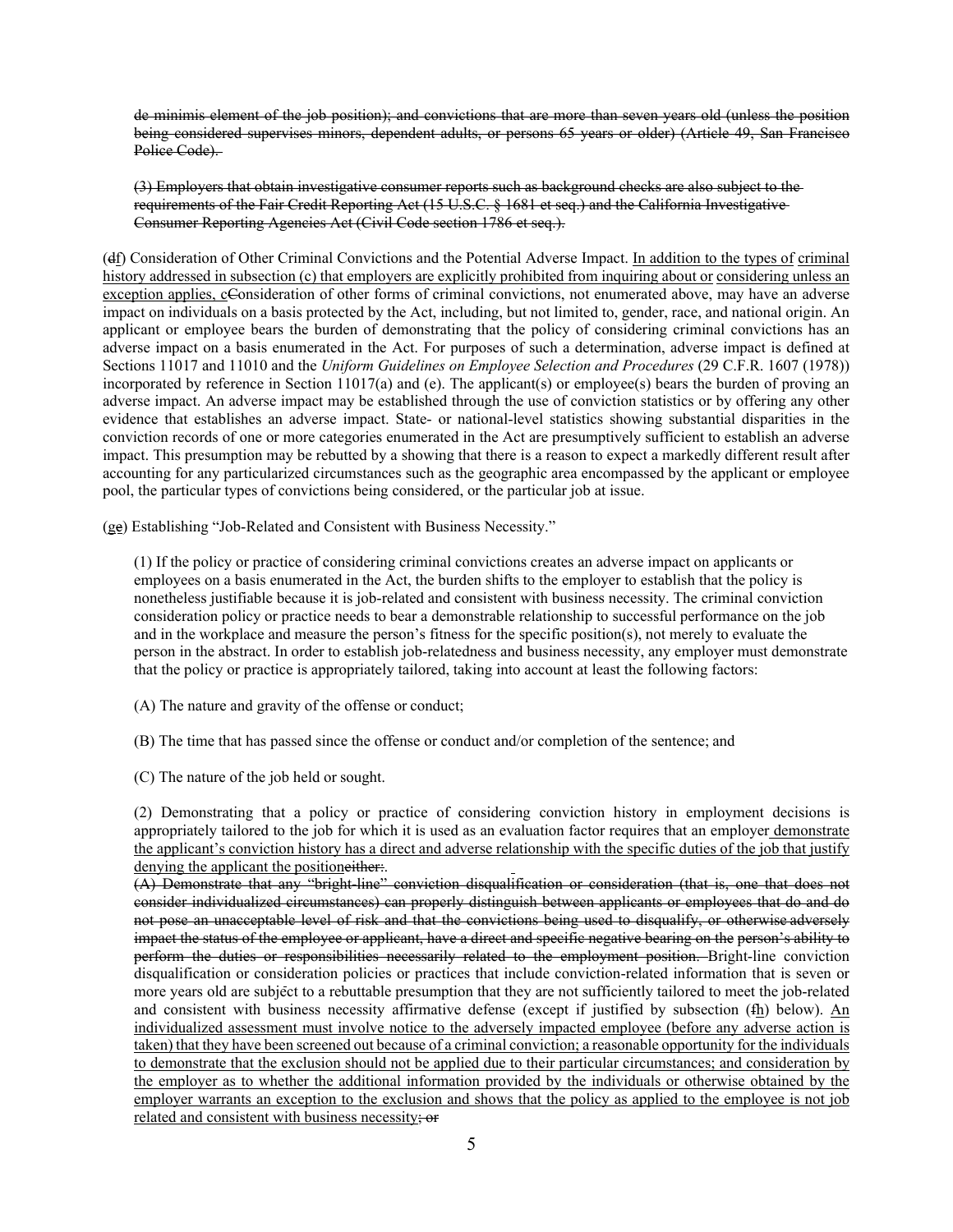(B) Conduct an individualized assessment of the circumstances and qualifications of the applicants or employees excluded by the conviction screen. An individualized assessment must involve notice to the adversely impacted employees or applicants (before any adverse action is taken) that they have been screened out because of a criminal conviction; a reasonable opportunity for the individuals to demonstrate that the exclusion should not be applied due to their particular circumstances; and consideration by the employer as to whether the additional information provided by the individuals or otherwise obtained by the employer warrants an exception to the exclusion and shows that the policy as applied to the employees or applicants is not job- related and consistent with business necessity.

(3) Regardless of whether an employer utilizes a bright line policy or conducts individualized assessments, bBefore an employer may take an adverse action such as declining to hire, discharging, laying off, or declining to promote an adversely impacted individual based on conviction history obtained by a source other than the applicant or employee (e.g. through a credit report or internally generated research), the employer must give the impacted individual notice of the disqualifying conviction and a reasonable opportunity to present evidence that the information is factually inaccurate. If the applicant or employee establishes that the record is factually inaccurate, then that record cannot be considered in the employment decision.

(hf) Compliance with Federal or State Laws, Regulations, or Licensing Requirements Permitting or Requiring Consideration of Criminal History. In some instances, employers are subject to federal or state laws or regulations that prohibit individuals with certain criminal records from holding particular positions or occupations or mandate a screening process employers are required or permitted to utilize before employing individuals in such positions or occupations (e.g., 21 U.S.C. § 830(e)(1)(G); Labor Code section 432.7). Examples include, but are not limited to, government agencies employing individuals as peace officers, employers employing individuals at health facilities where they will have regular access to patients, and employers employing individuals at health facilities or pharmacies where they will have access to medication or controlled substances. Some federal and state laws and regulations make criminal history a determining factor in eligibility for occupational licenses (e.g., 49 U.S.C. § 31310). Compliance with federal or state laws or regulations that mandate particular criminal history screening processes, or requiring that an employee or applicant possess or obtain any required occupational licenses constitute rebuttable defenses to an adverse impact claim under the Act.

(ig) Less Discriminatory Alternatives. If an employer demonstrates that its policy or practice of considering conviction history is job-related and consistent with business necessity, adversely impacted employees or applicants may still prevail under the Act if they can demonstrate that there is a less discriminatory policy or practice that serves the employer's goals as effectively as the challenged policy or practice, such as a more narrowly targeted list of convictions or another form of inquiry that evaluates job qualification or risk as accurately without significantly increasing the cost or burden on the employer.

(h) Disparate Treatment. As in other contexts, the Act prohibits employers from treating applicants or employees differently in the course of considering criminal conviction history if the disparate treatment is substantially motivated by a basis enumerated in the Act.

Note: Authority cited: Section 12935(a), Government Code. Reference: Sections 12920, 12921, and 12940, and 12952, Government Code.

## **Article 11. California Family Rights Act and New Parent Leave Act**

## § 11087. Definitions.

The following definitions apply only to this article. The definitions in the federal regulations that became effective March 8, 2013 interpreting the Family and Medical Leave Act of 1993 (FMLA) (29 U.S.C. § 2601 et seq.) shall also apply to this article, to the extent that they are not inconsistent with the following definitions:

(a) "Certification" means a written communication from the health care provider of the child, parent, spouse, or employee with a serious health condition to the employer of the employee requesting a family care leave to care for the employee's child, parent or spouse, or a medical leave for the employee's own serious health condition.

(1) For family care leave for the employee's child, parent, or spouse, this certification need not identify the serious health condition involved, but shall contain the information identified in Government Code section 12945.2.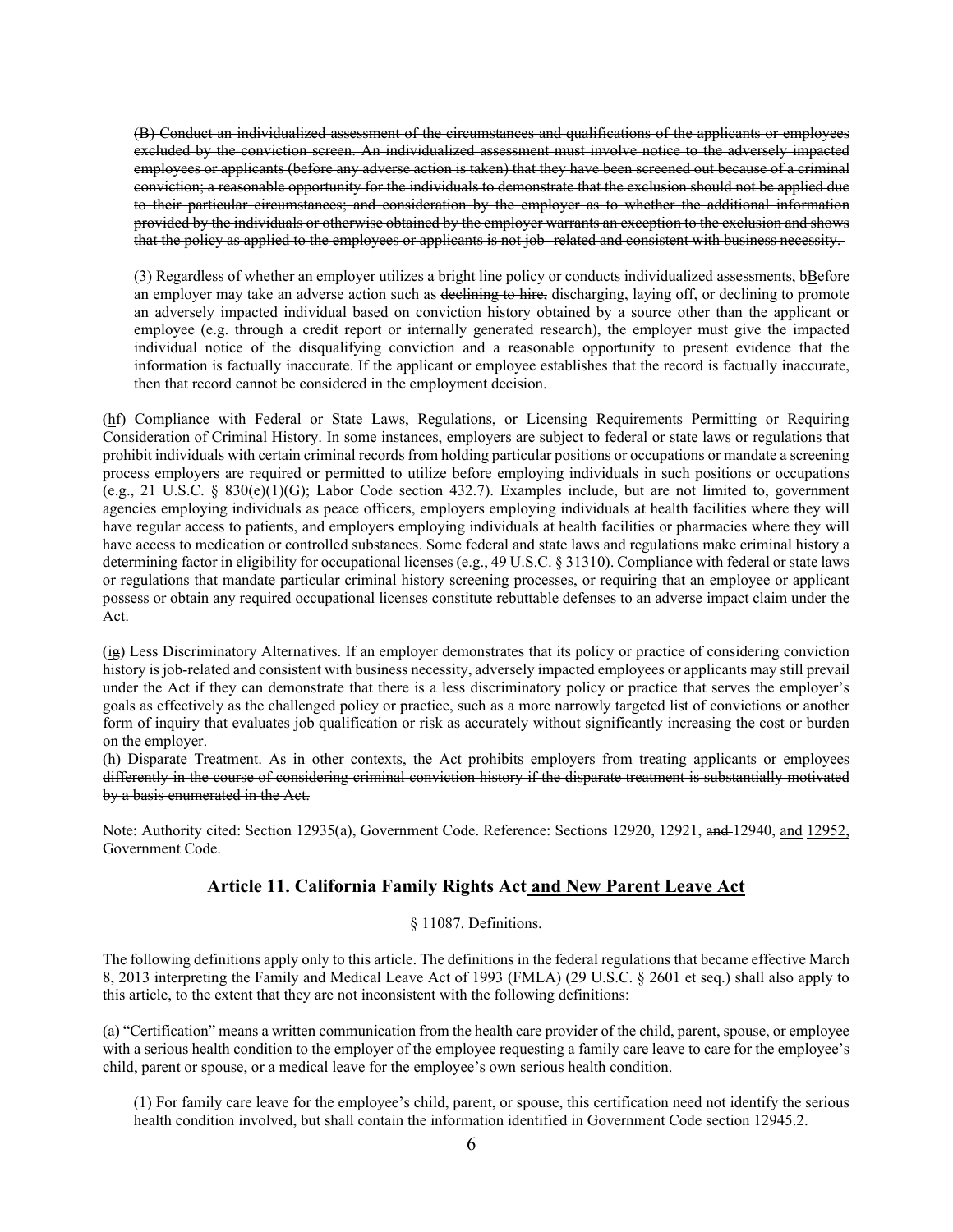(A) the date, if known, on which the serious health condition commenced,

(B) the probable duration of the condition,

(C) an estimate of the amount of time which the health care provider believes the employee needs to care for the child, parent or spouse, and

(D) a statement that the serious health condition warrants the participation of the employee to provide care during a period of treatment or supervision of the child, parent or spouse.

1. "Warrants the participation of the employee," within the meaning of Government Code section 12945.2, includes, but is not limited to, providing psychological comfort and arranging third party care for the child, parent or spouse, as well as directly providing, or participating in, the medical care.

(2) For medical leave for the employee's own serious health condition, this certification need not, but may, at the employee's option, identify the serious health condition involved. Any certification shall contain the information identified in Government Code section 12945.2, as is demonstrated in section 11097 of these regulations. For purposes of the certification "unable to perform the function of the employee's his or her position" means that an employee is unable to perform any one or more of the essential functions of the employee's his or her position. The certification shall contain:

(A) The date, if known, on which the serious health condition commenced,

(B) The probable duration of the condition, and

(C) A statement that, due to the serious health condition, the employee is unable to work at all or is unable to perform any one or more of the essential functions of his or herthe employee's position.

(b) "CFRA" means the Moore-Brown-Roberti California Family Rights Act of 1993. (California Family Rights Act, Gov. Code, §§ 12945.1-12945.2.) "CFRA leave" means family care or medical leave taken pursuant to CFRA as compared to "NPLA" which means the New Parent Leave Act, Gov. Code, § 12945.6.

(c) "Child" means a biological, adopted, or foster son or daughterchild, a stepson or stepdaughterstepchild, a legal ward, or a child of an employee who stands in loco parentis to that child, who is either under 18 years of age or an adult dependent child. An adult dependent child is an individual who is 18 years of age or older and who is incapable of selfcare because of a mental or physical disability within the meaning of Government Code section 12926(j) and (l).

(1) "In loco parentis" means in the place of a parent; instead of a parent; charged with a parent's rights, duties, and responsibilities. It does not require a biological or legal relationship.

(d) "Covered employer" means any person or individual, including successors in interest of a covered employer, engaged in any business or enterprise in California who directly employs 50 or more persons20 or more persons for purposes of the NPLA, or 50 or more persons for purposes of the CFRA, within any state of the United States, the District of Columbia or any territory or possession of the United States to perform services for a wage or salary. It also includes the state of California, counties, and any other political or civil subdivision of the state and cities, regardless of the number of employees. There is no requirement that the 20 employees (for purposes of the NPLA) or 50 employees (for purposes of the CFRA) work at the same location or work full-time. "Employer" as used in these regulations means "covered employer."

(1) "Directly employs" means that the employer maintains an aggregate of at least 20 (NPLA) or 50 (CFRA) part or full-time employees on its payroll(s)to perform services for a wage or salary for any part of the day on which the unlawful conduct occurred or on a "regular basis" as that term is defined in subsection  $11008(d)(1)(A)$ . for each working day during each of 20 or more calendar workweeks in the current or preceding calendar year. The workweeks do not have to be consecutive. The phrase "current or preceding calendar year" refers to the calendar year in which the employee requests the leave or the calendar year preceding this request. Employees on paid or unpaid leave, including CFRA or NPLA leave, leave of absence, disciplinary suspension, or other leave, are counted.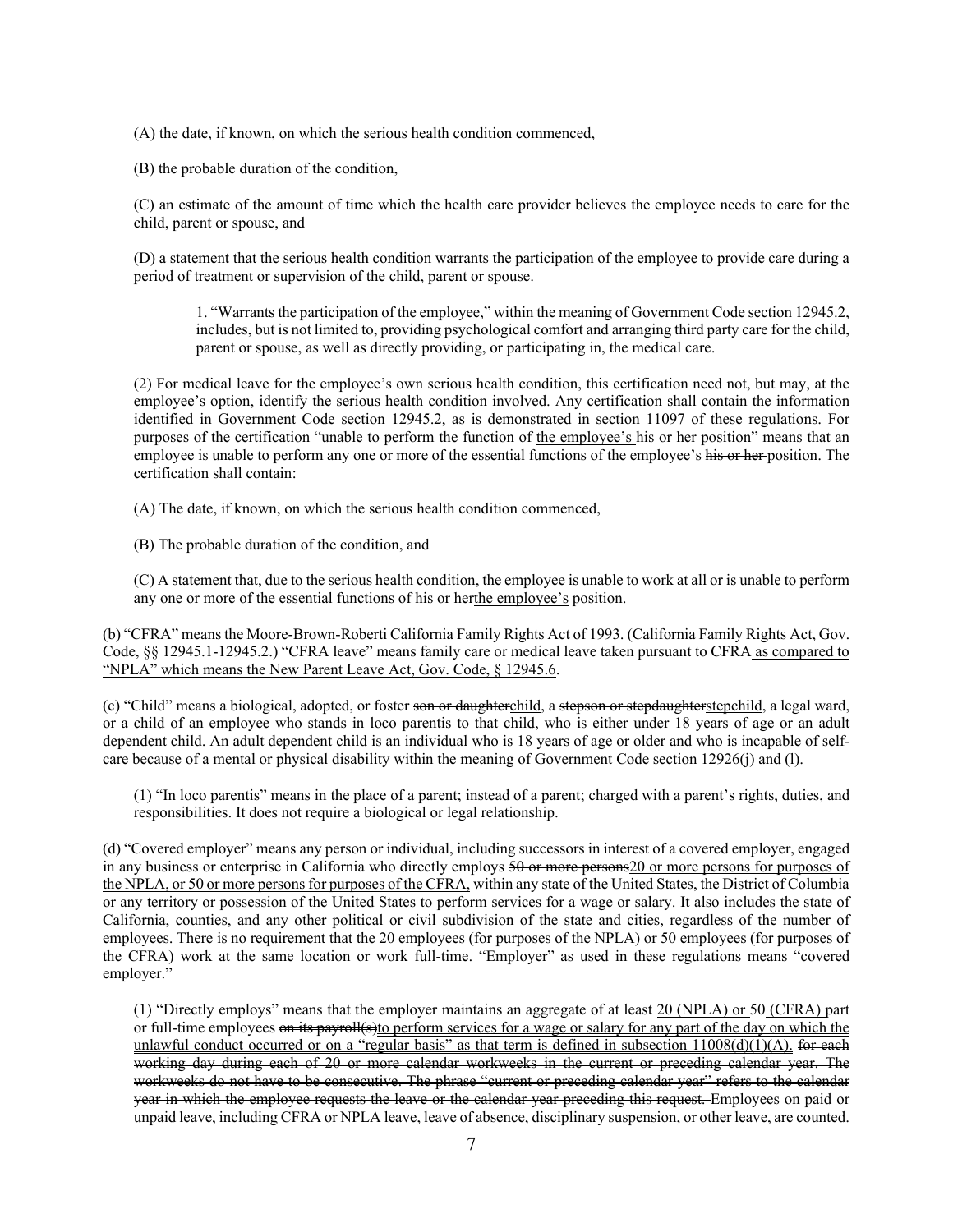(2) "Perform services for a wage or salary" excludes independent contractors as defined in the Labor Code, but includes persons who are compensated in whole or in part by commission.

(3) Where two or more businesses exercise some control over the work or working conditions of the employee, the businesses may be joint employers under CFRA or NPLA. Joint employers may be separate and distinct entities with separate owners, managers, and facilities. A determination of whether or not a joint employment relationship exists is not determined by the application of any single criterion, but rather the entire relationship is to be viewed in its totality based on the economic realities of the situation. Where the employee performs work which simultaneously benefits two or more employers, or works for two or more employers at different times during the workweek, a joint employment relationship generally will be considered to exist in situations such as:

(A) Where there is an arrangement between employers to share an employee's services or to interchange employees;

(B) Where one employer acts directly or indirectly in the interest of the other employer in relation to the employee; or

(C) Where the employers are not completely disassociated with respect to the employee's employment and may be deemed to share control of the employee, directly or indirectly, because one employer controls, is controlled by, or is under common control with the other employer.

(e) "Eligible employee" means a full- or part-time employee working in California who has been employed for a total of at least 12 months (52 weeks) with the employer at any time prior to the commencement of a CFRA or NPLA leave, and who has actually worked (within the meaning of the California Labor Code and Industrial Welfare Commission Wage Orders) for the employer at least 1,250 hours during the 12-month period immediately prior to the date the CFRA or NPLA leave is to commence.

(1) Once the employee meets these two eligibility criteria and takes a leave for a qualifying event, the employee does not have to requalify, in terms of the numbers of hours worked, in order to take additional leave for the same qualifying event during the employee's 12-month leave period.

(2) Employment periods prior to a break in service of seven years or more need not be counted in determining whether the employee has been employed by the employer for at least 12 months, except for a break in service caused by a military service obligation or written agreement to the contrary. Nothing in this section prevents an employer from considering employment prior to a continuous break in service of more than seven years so long as the employer does so uniformly, with respect to all employees with similar breaks in service.

(3) For an employee who takes a pregnancy disability leave, and who then wants to take CFRA or NPLA leave for reason of the birth of her the employee's child immediately after her the employee's pregnancy disability leave, the 12-month period during which she the employee must have worked 1,250 hours is that period immediately preceding her the employee's first day of pregnancy disability leave, not the first day of the subsequent CFRA or NPLA leave for reason of the birth of her the employee's child.

(4) In order to be eligible, the employee must also work for an employer who maintains on the payroll, as of the date the employee gives notice of the need for leave, for purposes of the CFRA, at least 50 part- or full-time employees, or for purposes of the NPLA, 20 part- or full-time employees, within 75 miles, measured in surface miles, using surface transportation, of the worksite where the employee requesting the leave is employed. A worksite can refer to either a single location or a group of contiguous locations.

(A) For employees with no fixed worksite, the worksite is the site to which they are assigned as their home base, from which their work is assigned, or to which they report. For example, for the purpose of counting 20 (NPLA) or 50 (CFRA) employees, if a salesperson works from home in California, but reports to and receives assignments from her the salesperson's corporate headquarters in New York, the New York headquarters, not her the salesperson's home, would constitute the worksite from which there must be 20 (NPLA) or 50 (CFRA) employees within a 75-mile radius in order for the salesperson to be eligible under the NPLA or CFRA.

(B) When an employee is jointly employed by two or more employers, the employee's worksite is the primary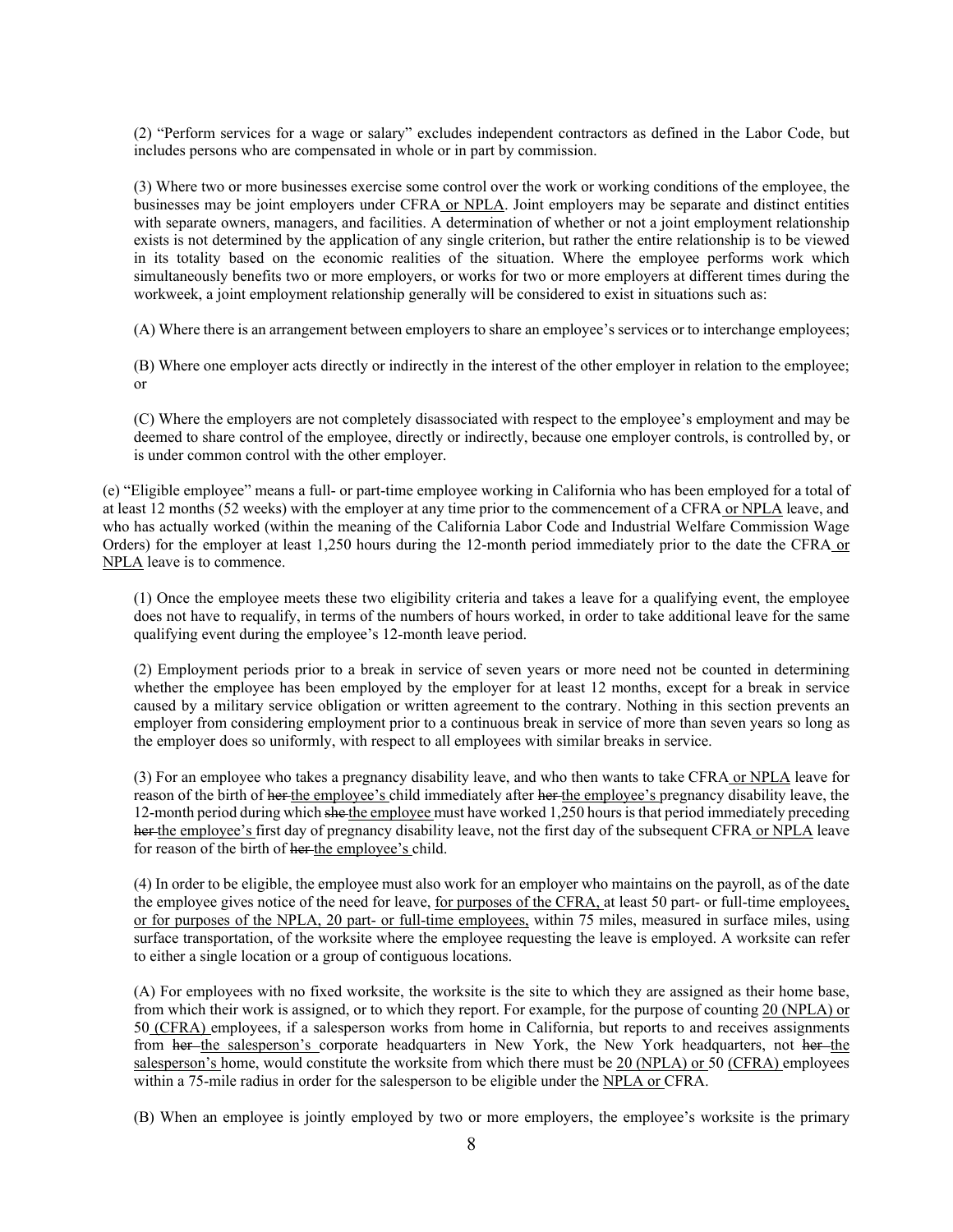employer's office from which the employee is assigned or reports, unless the employee has physically worked for at least one year at a facility of a secondary employer, in which case the employee's worksite is that of the secondary employer. The employee is also counted by the secondary employer to determine CFRA or NPLA eligibility for the secondary employer's employees.

(C) Once the employee meets this eligibility criterion and gives notice of the need for a leave, the employer may not deny the leave, cut short the leave, or deny any subsequent leave taken for the same qualifying event during the employee's 12-month leave period, even if the number of employees within the relevant 75-mile radius falls below 20 employees for purposes of NPLA, or 50 employees for purposes of CFRA. In such cases, however, the employee would not be eligible for any subsequent leave requested for a different qualifying event.

(5) If an employee is not eligible for CFRA or NPLA leave at the start of a leave because the employee has not met the 12-month length of service requirement, the employee may nonetheless meet this requirement while on leave, because leave to which he/shethe employee is otherwise entitled counts toward length of service (although not for the 1,250 hour requirement). The employer should designate the portion of the leave in which the employee has met the 12-month requirement as CFRA or NPLA leave. For example, if an employee is maintained on the payroll for any part of a week, including any periods of paid or unpaid leave (sick, vacation) during which other benefits or compensation are provided by the employer (e.g. workers' compensation, group health plan benefits, etc.), the week counts as a week of employment.

(f) "Employment in the same position" means employment in, or reinstatement to, the original position the employee held prior to taking a CFRA or NPLA leave.

(g) "Employment in a comparable position" means employment in a position that is virtually identical to the employee's original position in terms of pay, benefits, and working conditions, including privileges, perquisites and status. It must involve the same or substantially similar duties and responsibilities, which must entail substantially equivalent skill, effort, responsibility, and authority. It must be performed at the same or geographically proximate worksite from where the employee was previously employed. It ordinarily means the same shift or the same or an equivalent work schedule. It has the same meaning as the term "equivalent position" in FMLA and its implementing regulations.

(h) "Family care leave" means either:

(1) Leave of up to a total of 12 workweeks in a 12-month period for reason of the birth of a child of the employee or the placement of a child with an employee in connection with the adoption or foster care of the child by the employee, and a guarantee of employment, made at the time the leave is granted, in the same or a comparable position upon termination of the leave; or

(2) Leave of up to a total of 12 workweeks in a 12-month period to care for a child, parent, or spouse of the employee who has a serious health condition, and a guarantee of employment, made at the time the leave is granted, in the same or a comparable position upon termination of the leave.

(i) "FMLA" means the federal Family and Medical Leave Act of 1993, 29 U.S.C. § 2601 et seq., and its implementing regulations, 29 C.F.R. Part 825 that became effective March 8, 2013. "FMLA leave" means family care or medical leave taken pursuant to FMLA.

(j) "Health care provider" means either:

(1) an individual holding either a physician's and surgeon's certificate issued pursuant to Article 4 (commencing with section 2080) of Chapter 5 of Division 2 of the Business and Professions Code or an osteopathic physician's and surgeon's certificate issued pursuant to Article 4.5 (commencing with section 2099.5) of Chapter 5 of Division 2 of the Business and Professions Code, or any other individual duly licensed as a physician, surgeon, or osteopathic physician or surgeon in another state or jurisdiction, including another country, who directly treats or supervises the treatment of the serious health condition, or

(2) any other person who meets the definition of others "capable of providing health care services," as set forth in FMLA and its implementing regulations.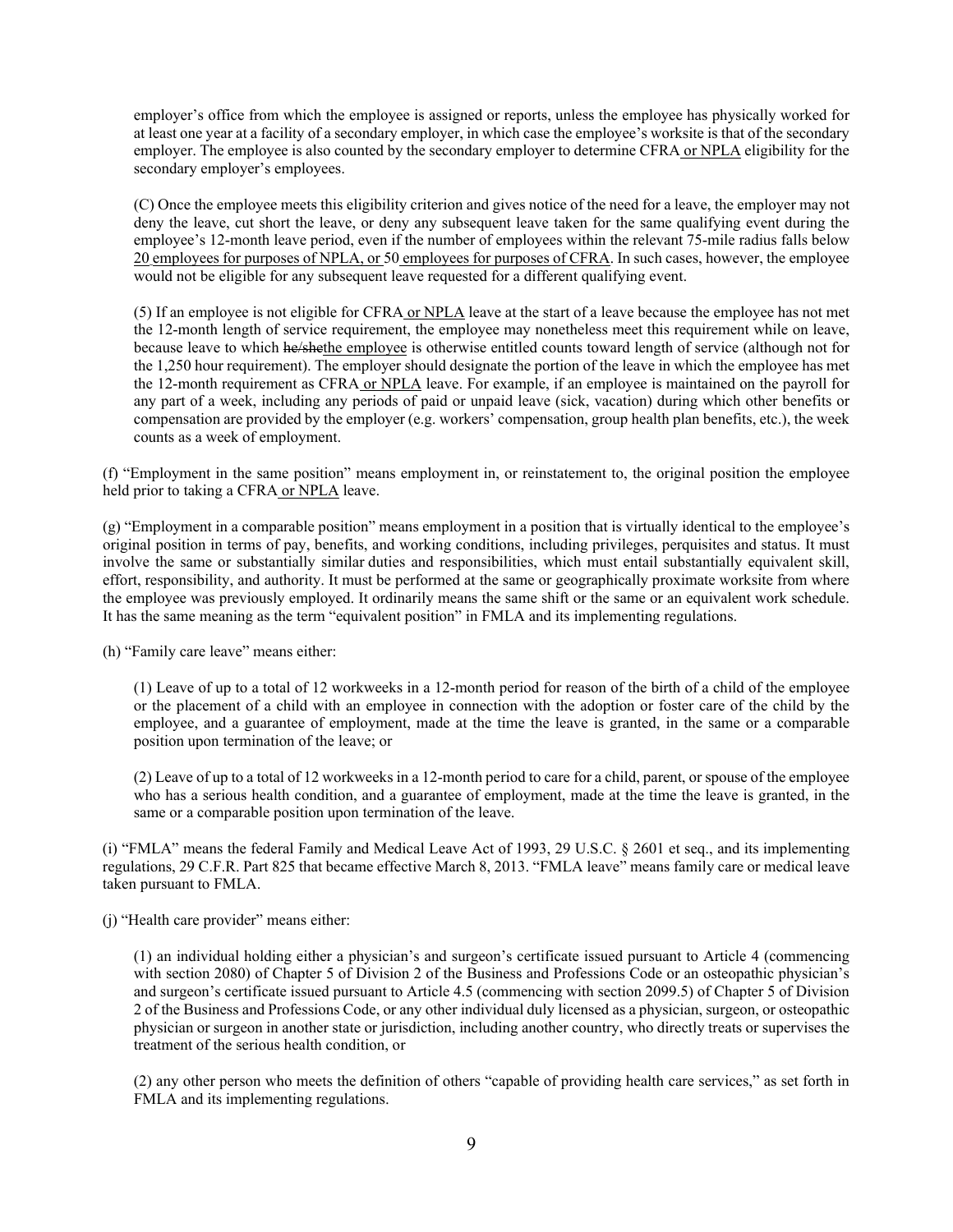(k) "Key employee" means an employee who is paid on a salary basis and is amongst the highest paid 10 percent of the employer's employees who are employed within 75 miles of the employee's worksite at the time of the leave request, as described in Government Code section 12945.2.

(l) "Medical leave" means leave of up to a total of 12 workweeks in a 12-month period because of an employee's own serious health condition that makes the employee unable to work at all or unable to perform any one or more of the essential functions of the position of that employee. The term "essential functions" is defined in Government Code section 12926. "Medical leave" does not include leave taken for an employee's pregnancy disability, as defined in (n) below, except as specified below in section 11093(c)(1).

(m) "NPLA" means the New Parent Leave Act. (Gov. Code, § 12945.6.) "NPLA leave" means leave taken pursuant to the NPLA.

(n) "Parent" means a biological, foster, or adoptive parent, a stepparent, a legal guardian, or other person who stood in loco parentis to the employee when the employee was a child. A biological or legal relationship is not necessary for a person to have stood in loco parentis to the employee as a child. Parent does not include a parent-in-law.

(o) "Pregnancy disability leave" means a leave taken for disability on account of pregnancy, childbirth, or a related medical condition, pursuant to Government Code section 12945 and defined in section 11035(r) of the regulations.

(p) "Reason of the birth of a child," within the meaning of Government Code section 12945.2 and these regulations includes, but is not limited to, bonding with a child after birth.

(q) "Reinstatement" means the return of an employee to the position that the employee held prior to CFRA or NPLA leave, or a comparable position, and is synonymous with "restoration" within the meaning of FMLA and its implementing regulations.

(r) "Serious health condition" means an illness, injury (including, but not limited to, on-the-job injuries), impairment, or physical or mental condition of the employee or a child, parent, or spouse of the employee that involves either inpatient care or continuing treatment, including, but not limited to, treatment for substance abuse.

(1) "Inpatient care" means a stay in a hospital, hospice, or residential health care facility, any subsequent treatment in connection with such inpatient care, or any period of incapacity. A person is considered an "inpatient" when a heath care facility formally admits him or herthe person to the facility with the expectation that he or shethe person will remain at least overnight and occupy a bed, even if it later develops that such person can be discharged or transferred to another facility and does not actually remain overnight.

(2) "Incapacity" means the inability to work, attend school, or perform other regular daily activities due to a serious health condition, its treatment, or the recovery that it requires.

(3) "Continuing treatment" means ongoing medical treatment or supervision by a health care provider, as detailed in section 11097 of these regulations.

(s) "Spouse" means a partner in marriage as defined in Family Code section 300 or a registered domestic partner, within the meaning of Family Code sections 297 through 297.5. As used in this article and the Family Code, "spouse" includes same-sex partners in marriage.

(t) "Twelve workweeks" means the equivalent of 12 of the employee's normally scheduled workweeks. (See also section  $11090(c)$ .)

Note: Authority cited: Section 12935(a), Government Code. Reference: Sections 12945.2 and 12945.6, Government Code; *J.E. Robinson v. FEHC* (1992) 2 Cal.4th 226 [5 Cal.Rptr.2d 782]; Family and Medical Leave Act of 1993, 29 U.S.C. § 2601, 2611 et seq.; and 29 C.F.R. § 825.

§ 11088. Right to CFRA or NPLA Leave: Denial of Leave; Reasonable Request; Permissible Limitation.

(a) It is an unlawful employment practice for a covered employer to refuse to grant, upon reasonable request, a CFRA or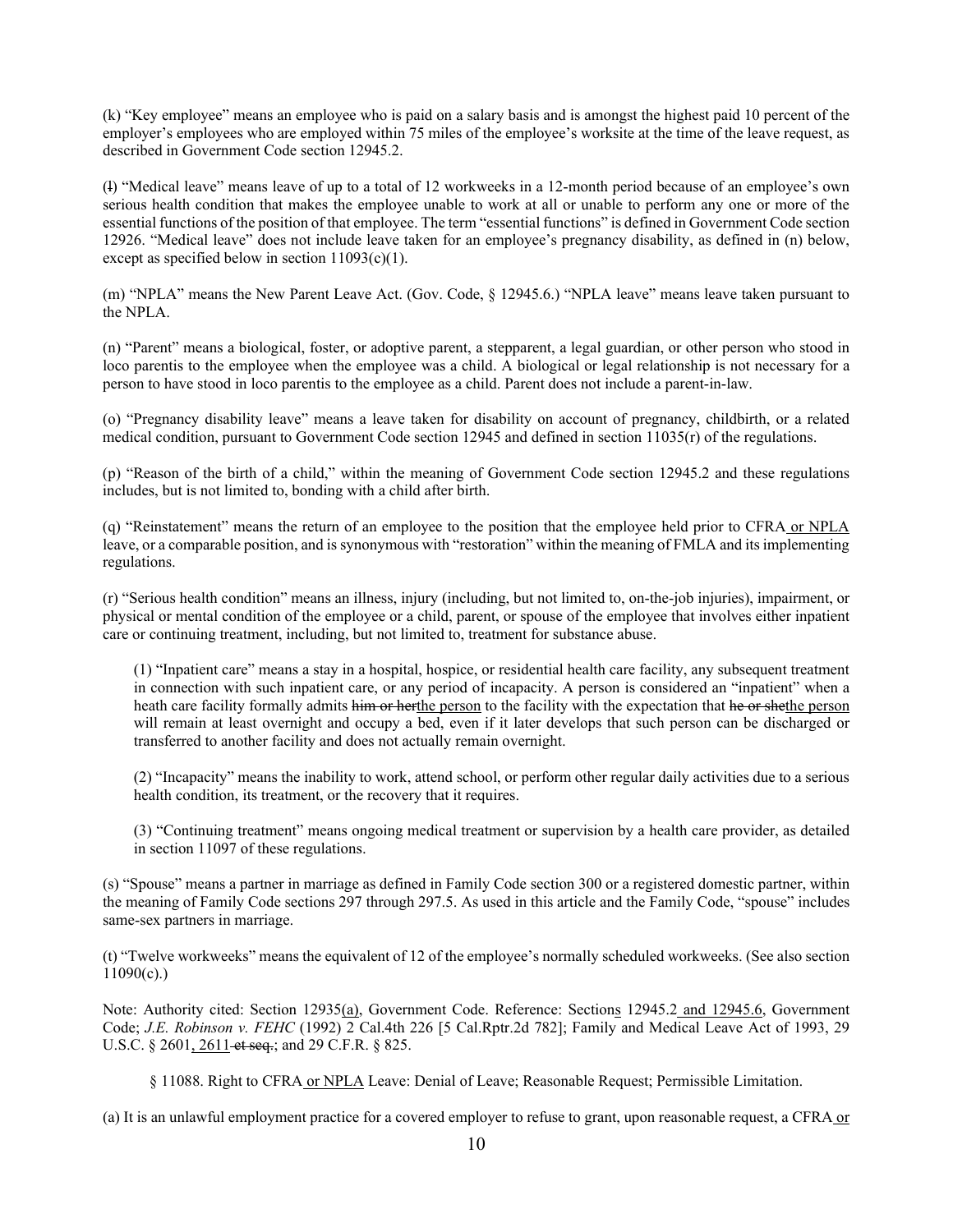NPLA leave to an eligible employee, unless such refusal is justified by the permissible limitation specified below in subdivision (c).

(b) Denial of leave.

(1) Burden of proof.

Denial of a request for CFRA or NPLA leave is established if the Department or the employee shows, by a preponderance of the evidence, that the employer was a covered employer, the employee making the request was an eligible employee, the request was for a CFRA-qualifying or NPLA-qualifying purpose, the request was reasonable, and the employer denied the request for CFRA or NPLA leave.

(2) Reasonable request.

A request to take a CFRA or NPLA leave is reasonable if it complies with any applicable notice requirements, as specified in section 11091, and if it is accompanied, where required, by a certification, as that term is defined in section 11087(a).

(c) Limitation on Entitlement.

If both parents are eligible for CFRA or NPLA leave but are employed by the same employer, that employer may limit leave for the birth, adoption or foster care placement of their child to a combined total of 12 workweeks in a 12-month period between the two parents. The employer may, but is not required to, grant simultaneous leave to both of the employees. The employer may not limit their entitlement to CFRA leave for any other qualifying purpose. For example, parents employed by the same employer each may take 12 weeks of CFRA leave if needed to care for a child with a serious health condition. If the parents are unmarried, they may have different family care leave rights under FMLA.

Note: Authority cited: Section 12935(a), Government Code. Reference: Sections 12945.2 and 12945.6, Government Code; Family and Medical Leave Act of 1993, 29 U.S.C. § 2601, 2611, 2612 et seq.; and 29 C.F.R. § 825.

§ 11089. Right to Reinstatement: Guarantee of Reinstatement; Rights upon Return; Refusal to Reinstate; Permissible Defenses.

(a) Guarantee of Reinstatement.

(1) Upon granting the CFRA leave, the employer shall inform the employee of its guarantee to reinstate the employee to the same or a comparable position, subject to the defenses permitted by section 11089(d), and shall provide the guarantee in writing upon request of the employee. For purposes of the NPLA, on or before the commencement of the leave, an employer must provide a guarantee of reinstatement to the same or a comparable position, subject to the defenses permitted in section 11089(d), and shall provide the guarantee in writing upon request of the employee.

(2) It is an unlawful employment practice for an employer, after granting a requested CFRA or NPLA leave, to refuse to reinstate the employee to the same or a comparable position at the end of the leave, unless the refusal is justified by the defenses stated in section 11089(d).

(A) An employee is entitled to reinstatement even if the employee has been replaced or the employee's his or her position has been restructured to accommodate the employee's absence.

(B) If an employee is no longer qualified for the position because of the employee's inability to attend a necessary course, renew a license, fly a minimum number of hours, or other non-qualifying reason, as a result of the leave, the employee shall be given a reasonable opportunity to fulfill those conditions upon returning to work.

(b) Rights upon Return.

The employee is entitled to the same position or to a comparable position that is equivalent (i.e., virtually identical) to the employee's former position in terms of pay, benefits, shift, schedule, geographic location, and working conditions, including privileges, perquisites, and status. The position must involve the same or substantially similar duties and responsibilities, which must entail substantially equivalent skill, effort, responsibility, and authority.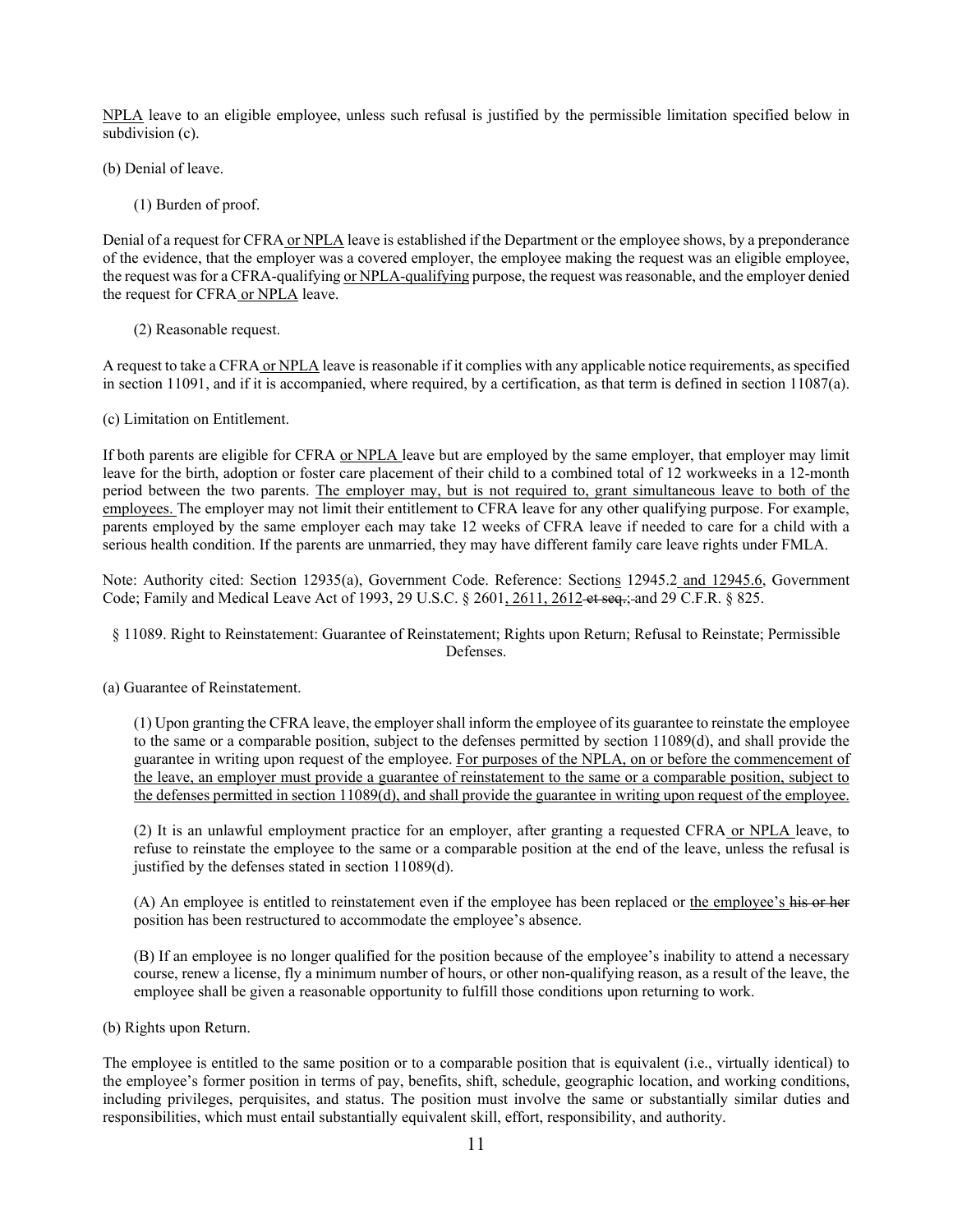(1) Equivalent benefits include benefits resumed in the same manner and at the same levels as provided when the leave began, subject to any changes in benefit levels that may have taken place during the period of CFRA or NPLA leave affecting the entire workforce, unless otherwise elected by the employee.

(2) CFRA and NPLA dodoes not prohibit an employer from accommodating an employee's request to be restored to a different shift, schedule, position, or geographic location that better suits the employee's personal needs on return from leave, from offering a promotion to a better position, or from complying with an employer's obligation to provide reasonable accommodation under the disability provisions of the Fair Employment and Housing Act (FEHA).

(c) Refusal to Reinstate.

(1) Definite Date of Reinstatement.

Where a definite date of reinstatement has been agreed upon at the beginning of the leave, a refusal to reinstate is established if the Department or employee proves, by a preponderance of the evidence, that the leave was granted by the employer and that the employer failed to reinstate the employee to the same or a comparable position by the date agreed upon.

(2) Change in Date of Reinstatement.

If the reinstatement date differs from the employer's and employee's original agreement, a refusal to reinstate is established if the Department or employee proves, by a preponderance of the evidence, that the employer failed to reinstate the employee to the same or a comparable position within two business days, where feasible, after the employee notifies the employer of his or herthe employee's readiness to return.

(d) Permissible Defenses.

(1) Employment Would Have Ceased or Hours Would Have Been Reduced.

An employee has no greater right to reinstatement or to other benefits and conditions of employment than if the employee had been continuously employed during the CFRA or NPLA leave period. An employer has the burden of proving, by a preponderance of the evidence, that an employee would not otherwise have been employed on the requested reinstatement date in order to deny reinstatement. As per (a)(1) of this section, this burden shall not be satisfied if the employee has been replaced or his or herthe employee's position has been restructured to accommodate the employee's absence.

(A) If an employee is laid off during the course of taking CFRA or NPLA leave and employment is terminated, the employer's responsibility to continue CFRA or NPLA leave, maintain group health plan benefits and reinstate the employee ceases at the time the employee is laid off, provided the employer has no continuing obligations under a collective bargaining agreement or otherwise.

(B) If a shift has been eliminated or overtime has been decreased, an employee would not be entitled to return to work that shift or the original overtime hours upon reinstatement.

#### (2) "Key Employee."

An employer may refuse to reinstate a "key employee," as defined in section  $11087(k)$  of these regulations, to his or herthe employee's same position or to a comparable position only if the employer establishes, by a preponderance of the evidence, that all of the following conditions exist:

(A) The employee requesting the CFRA or NPLA leave is a salaried employee. As used in Government Code section 12945.2 (r), "salaried employee" means an employee paid on a salary basis.

(B) The employee requesting the leave is among the highest paid 10 percent of the employer's employees who are employed within 75 miles of the worksite at which that employee is employed at the time of the leave request.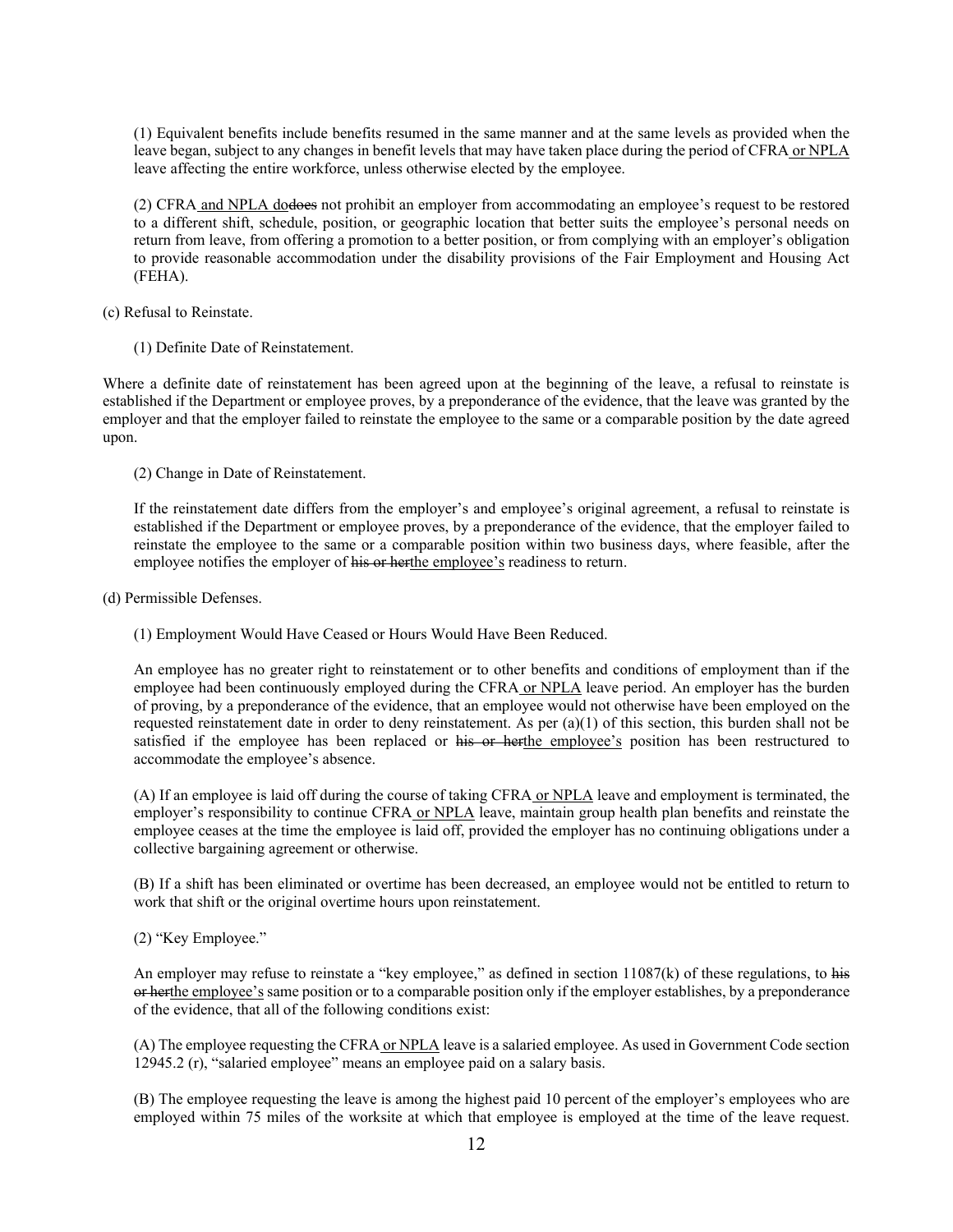Whether an employee is "among the highest paid 10 percent," pursuant to Government Code section 12945.2, is determined by comparing the year-to-date wages, within the meaning of the California Labor Code and Industrial Welfare Commission Wage Orders, of the employer's employees within 75 miles of the worksite where the requesting employee is employed at the time of the leave request, divided by the number of weeks worked (including weeks in which paid leave was taken).

(C) The refusal to reinstate the employee is necessary because the employee's reinstatement will cause substantial and grievous economic injury to the operations of the employer. A precise test cannot be set for the level of hardship or injury to the employer which must be sustained. If the reinstatement of a key employee threatens the economic viability of the firm, that would constitute substantial and grievous economic injury. A lesser injury which causes substantial, long-term economic injury would also be sufficient. Minor inconveniences and costs that the employer would experience in the normal course of doing business would certainly not constitute substantial and grievous economic injury.

(D) An employer who believes it may deny reinstatement to a key employee must inform the employee in writing at the time the employee gives notice of the need for CFRA or NPLA leave (or when CFRA or NPLA leave commences, if earlier) that the employee he or she-is a key employee. At the same time, the employer must also inform the employee of the potential consequences with respect to reinstatement and maintenance of health benefits if the employer should determine that reinstatement will result in substantial and grievous economic injury to its operations. If the employer cannot give such notice immediately because of the need to determine whether the employee is a key employee, it shall give the notice as soon as practicable after the employee notifies the employer of a need for leave (or the commencement of leave, if earlier). An employer who fails to provide notice in compliance with this provision will lose its right to deny restoration even if substantial and grievous economic injury will result from reinstatement.

(E) As soon as an employer makes a good faith determination, based on the facts available, that substantial and grievous economic injury to its operations will result if it reinstates a key employee who has given notice of the need for CFRA or NPLA leave (or who is on CFRA or NPLA leave), the employer shall notify the employee in writing that it cannot deny CFRA or NPLA leave, but that it intends to deny reinstatement on completion of the leave. An employer should ordinarily be able to give such notice prior to the employee starting leave. The employer must serve the notice either in person or by certified mail. The notice must explain the basis for the employer's finding that substantial and grievous economic injury will result, and, if leave has commenced, must provide the employee a reasonable time in which to return to work, taking into account the circumstances, such as the duration of the leave and the urgency of the need for the employee to return.

(F) If an employee on leave does not return to work in response to the employer's notification of intent to deny reinstatement, the employee continues to be entitled to maintenance of health benefits coverage as provided by section 11092(c) and the employer may not recover its cost of health benefit premiums. A key employee's rights under CFRA or NPLA continue unless and until the employee either gives notice to the employer that he or shethe employee no longer wishes to return to work, or the employer actually denies reinstatement at the conclusion of the leave.

(G) After an employer notifies an employee that substantial and grievous economic injury will result if the employer reinstates the employee, the employee still is entitled to request reinstatement at the end of the leave period even if he or shethe employee did not return to work in response to the employer's notice. The employer must then again determine whether reinstatement will result in substantial and grievous economic injury, based on the facts at that time. If the employer determines that substantial and grievous economic injury will result, the employer shall notify the employee in writing (in person or by certified mail) of the denial of reinstatement.

(3) Fraudulently-obtained CFRA or NPLA Leave.

An employee who fraudulently obtains or uses CFRA or NPLA leave from an employer is not protected by CFRA's or NPLA's job restoration or maintenance of health benefits provisions. An employer has the burden of proving that the employee fraudulently obtained or used CFRA or NPLA leave.

Note: Authority cited: Section 12935(a), Government Code. Reference: Sections 12945.2 and 12945.6, Government Code; Family and Medical Leave Act of 1993, 29 U.S.C. § 2601, 2611, 2612, 2614 et seq.; and 29 C.F.R. § 825.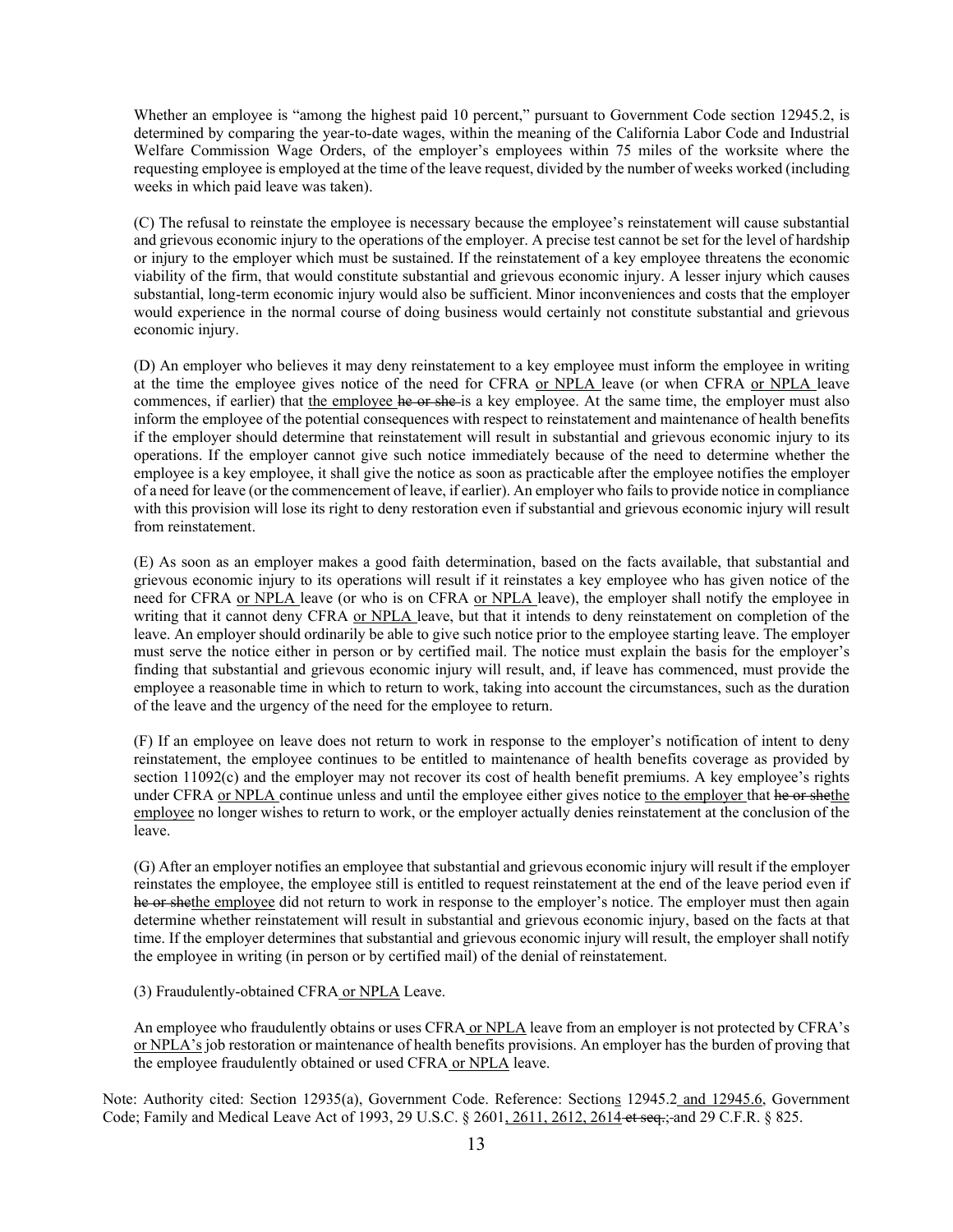#### § 11090. Computation of Time Periods: Twelve Workweeks; Minimum Duration.

(a) CFRA or NPLA leave does not need to be taken in one continuous period of time. It cannot exceed more than 12 workweeks total for any purpose in a 12-month period.

(b) If the leave is common to both CFRA and FMLA, this 12-month period will run concurrently with the 12-month period under FMLA. An employer may choose any of the methods (the calendar year, any fixed 12-month "leave year," the 12-month period measured forward from the date any employee's first CFRA leave begins, or a "rolling" 12-month period measured backward from the date an employee uses any CFRA leave) allowed in the FMLA regulations that became effective March 8, 2013, 29 C.F.R. Part 825, section 825.200, subdivision (b), for determining the 12-month period in which the 12 weeks of CFRA leave entitlement occurs. The employer must, however, apply the chosen method consistently and uniformly to all employees in California and notify employees requesting CFRA or NPLA leave of its chosen method. If an employer fails to select one of the above methods for measuring the 12-month period, the method that provides the most beneficial outcome for the employee will be used. An employer wishing to change to another method is required to give at least 60 days' notice to all employees, and the transition must take place in such a way that the employees retain the full benefit of 12 weeks of leave under whichever method affords the greatest benefit to the employee. Under no circumstance may a new method be implemented in order to avoid the Act's leave requirements.

(c) "Twelve workweeks" as that term is defined in section 11087(s), means the equivalent of 12 of the employee's normally scheduled workweeks. For eligible employees who work more or less than five days a week, or who work on alternative work schedules, the number of working days that constitutes 12 workweeks is calculated on a pro rata or proportional basis. If an employee's schedule varies from week to week to such an extent that an employer is unable to determine with any certainty how many hours the employee would otherwise have worked (but for the taking of CFRA or NPLA leave), a weekly average of the hours scheduled over the 12 months prior to the beginning of the leave period (including any hours for which the employee took leave of any type) shall be used for calculating the employee's leave entitlement.

(1) For example, for a full-time employee who works five eight-hour days per week, 12 workweeks means 60 working and/or paid eight-hour days of leave entitlement. For an employee who works half time, 12 workweeks may mean 30 eight-hour days or 60 four-hour days, or 12 workweeks of whatever is the employee's normal halftime work schedule. For an employee who normally works six eight-hour days, 12 workweeks means 72 working and/or paid eight-hour days of leave entitlement.

(2) If an employee takes leave on an intermittent or reduced work schedule, only the amount of leave actually taken may be counted toward the 12 weeks of leave to which the employee is entitled. For example, if an employee needs physical therapy that requires an absence from work of two hours a week, only those two hours may be charged against the employee's CFRA leave entitlement. If an employee needs leave intermittently or on a reduced leave schedule for planned medical treatment, then the employee must make a reasonable effort to schedule the treatment so as not to disrupt unduly the employer's operations.

(3) If a holiday falls within a week taken as CFRA or NPLA leave, the week is nevertheless counted as a week of CFRA or NPLA leave. If, however, the employer's business activity has temporarily ceased for some reason and employees generally are not expected to report for work for one or more weeks, (e.g., a school closing for two weeks for the Christmas/New Year holiday or summer vacation or an employer closing the plant for retooling), the days the employer's activities have ceased do not count against the employee's CFRA or NPLA entitlement. Similarly, if an employee uses CFRA or NPLA leave in increments of less than one week, the fact that a holiday may occur within a week in which an employee partially takes leave does not count against the employee's CFRA or NPLA entitlement unless the employee was otherwise scheduled and expected to work during the holiday.

(4) If an employee normally would be required to work overtime, but is unable to do so because of a CFRAqualifying or NPLA-qualifying reason that limits the employee's ability to work overtime, the hours that the employee would have been required to work may be counted against the employee's CFRA or NPLA entitlement. In such a case, the employee is using intermittent or reduced schedule leave. For example, if an employee normally would be required to work 48 hours in a particular week, but due to a serious health condition the employee works 40 hours that week, the employee would utilize eight hours of CFRA-protected leave out of the 48-hour workweek. Voluntary overtime hours that an employee does not work due to a serious health condition shall not be counted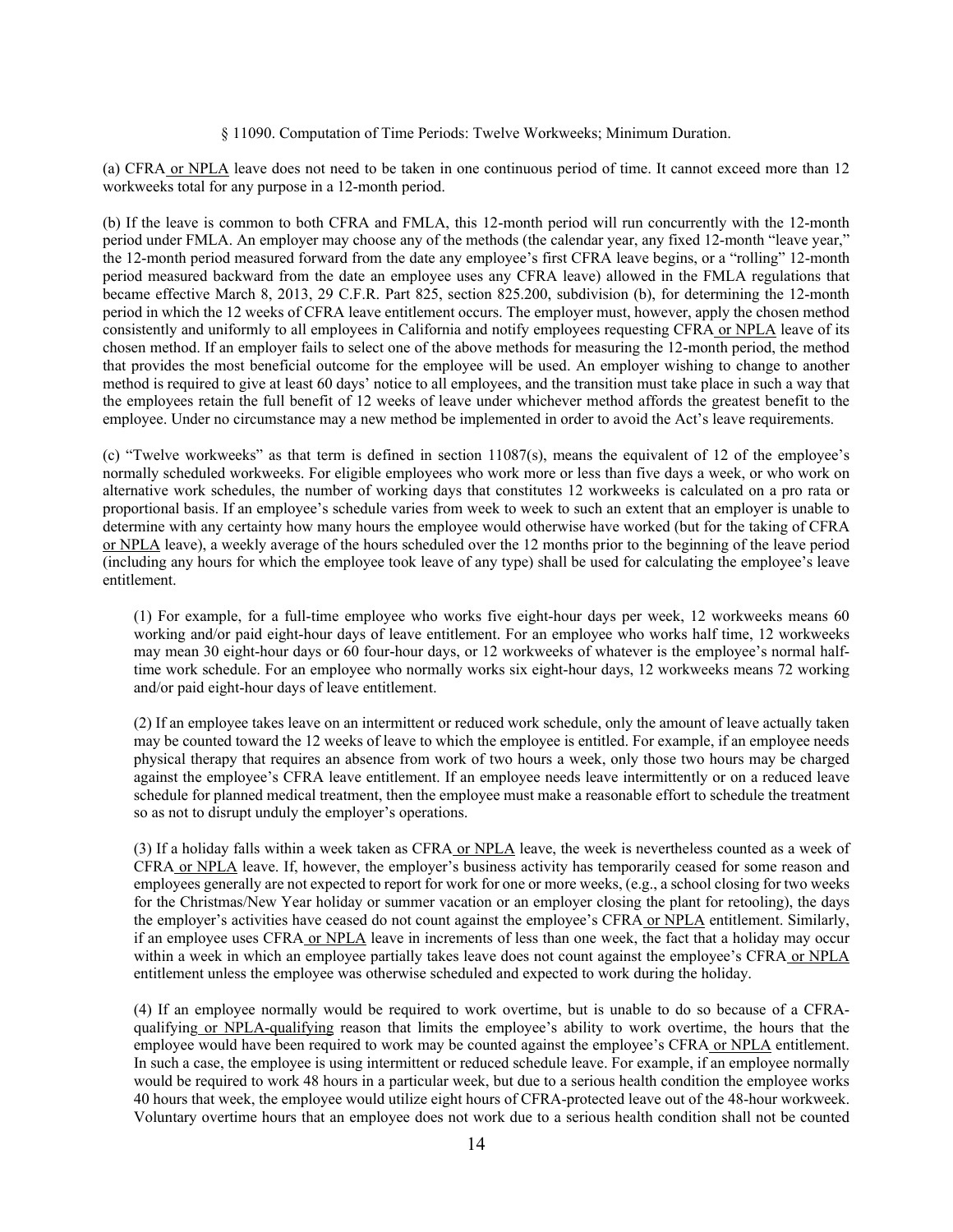against the employee's CFRA leave entitlement.

(5) If an employer has made a permanent or long-term change in the employee's schedule (for reasons other than CFRA or NPLA, and prior to the employee notice of need for CFRA or NPLA leave), the hours worked under the new schedule are to be used for making this calculation.

(d) Minimum duration for CFRA or NPLA leaves taken intermittently or on a reduced leave schedule for the birth, adoption, or foster care placement of a child: CFRA or NPLA leave taken for reason of the birth, adoption, or foster care placement of a child of the employee does not have to be taken in one continuous period of time. Any leave(s) taken shall be concluded within one year of the birth or placement of the child with the employee in connection with the adoption or foster care of the child by the employee. The basic minimum duration of the leave shall be two weeks. However, an employer shall grant a request for a CFRA or NPLA leave of less than two weeks' duration on any two occasions and may grant requests for additional occasions of leave lasting less than two weeks.

(e) Minimum duration for CFRA leaves taken intermittently or on a reduced leave schedule for the serious health condition of a parent, child, or spouse or for the serious health condition of the employee: Where CFRA leave is taken for a serious health condition of the employee's child, parent, or spouse or of the employee, leave may be taken intermittently or on a reduced work schedule when medically necessary, as determined by the health care provider of the person with the serious health condition. However, intermittent or reduced work schedule leave may be taken for absences where the employee or family member is incapacitated or unable to perform the essential functions of the position because of a chronic serious health condition, even if he or shethe employee does not receive treatment by a health care provider. An employer must limit leave increments to the shortest period of time that the employer's payroll system uses to account for absences or use of leave provided it is not greater than one hour.

(1) If an employee needs intermittent leave or leave on a reduced work schedule that is foreseeable based on planned medical treatment for the employee or a family member, or if the employer agrees to permit intermittent or reduced schedule leave for the birth of a child or for placement of a child for adoption or foster care, the employer may require the employee to transfer temporarily to an available alternative position. This alternative position must have the equivalent rate of pay and benefits, the employee must be qualified for the position, and it must better accommodate recurring periods of leave than the employee's regular job. It need not have equivalent duties, although an employer may not transfer the employee to an alternative position to discourage the employee from taking leave or to otherwise work a hardship on the employee. Transfer to an alternative position may include altering an existing job to accommodate better the employee's need for intermittent leave or a reduced work schedule and must comply with any applicable collective bargaining agreement or employer leave policy, the FEHA, and any other applicable state or federal law.

(2) CFRA leave, including intermittent leave and/or reduced work schedules, is available to instructional employees of educational establishments and institutions under the same conditions as apply to all other eligible employees.

(3) Where it is physically impossible for an employee using intermittent leave or working a reduced leave schedule to commence or end work mid-way through a shift, such as where a flight attendant or a railroad conductor is scheduled to work aboard an airplane or train, or a laboratory employee is unable to enter or leave a sealed "clean room" during a certain period of time, the entire period that the employee is forced to be absent is designated as CFRA leave and counts against the employee's CFRA entitlement. However, an employee shall be permitted to return to work if he or shethe employee is able to perform other aspects of the work that are not physically impossible, such as administrative duties, and thereby shorten the time designated as CFRA leave.

(4) Employers may reduce exempt employees' pay for CFRA intermittent leave or a reduced work schedule, provided the reduction is not inconsistent with any applicable collective bargaining agreement or employer leave policy, the FEHA, and any other applicable state or federal law.

Note: Authority cited: Section 12935(a), Government Code. Reference: Sections 12945.2 and 12945.6, Government Code; DLSE Opinion Letter 03.12.2002; DLSE Opinion Letter 04.08.2002; Stats. 1993, ch. 827 (AB 1460), § 2; Family and Medical Leave Act of 1993, 29 U.S.C. § 2601, 2611, 2612-et seq.; and 29 C.F.R. § 825.

§ 11091. Requests for CFRA or NPLA Leave: Advance Notice; Certification; Employer Response.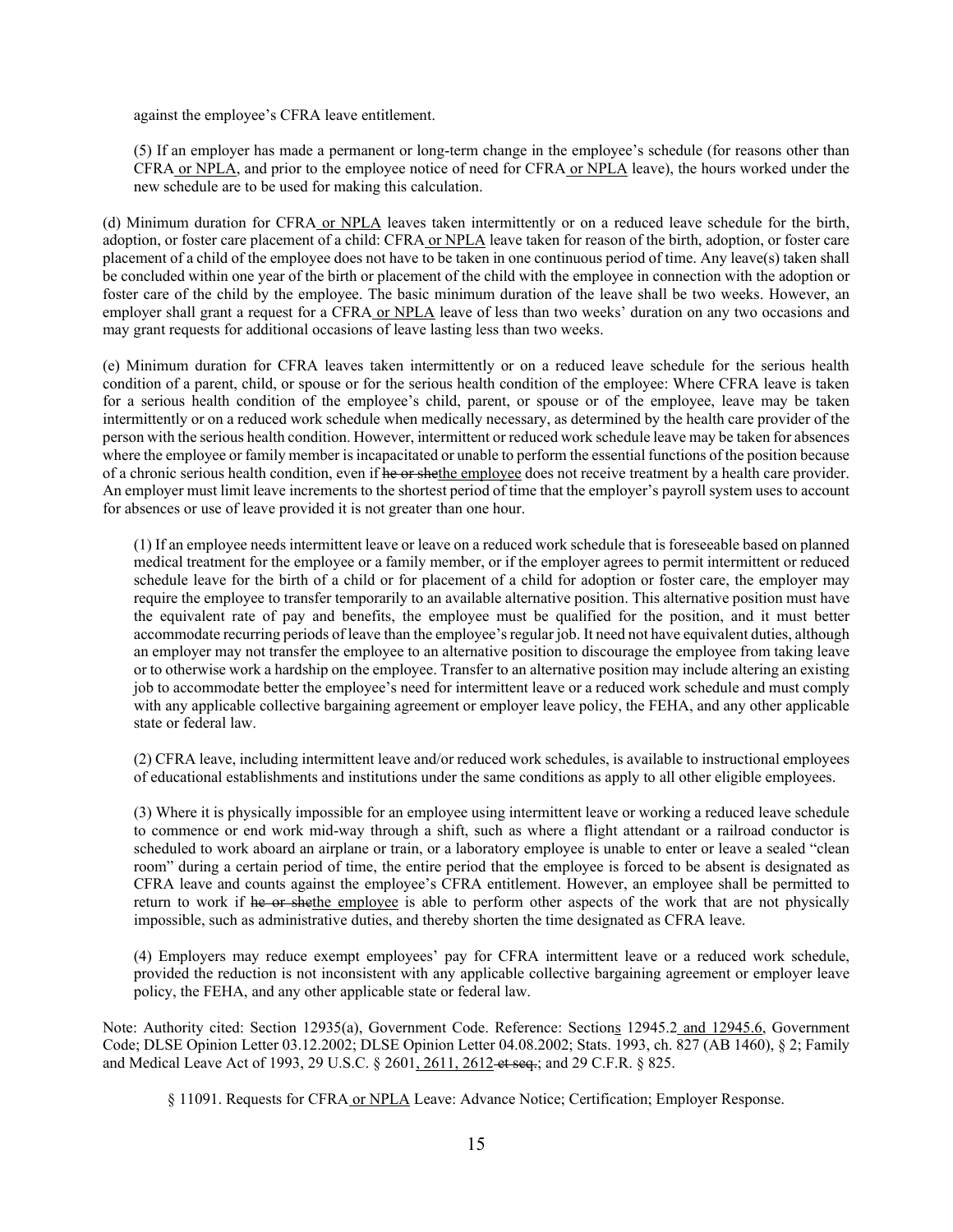(a) Advance Notice.

(1) Verbal Notice.

Unless an employer waives its employees' notice obligations described herein, an employee shall provide at least verbal notice sufficient to make the employer aware that the employee needs CFRA or NPLA leave, and the anticipated timing and duration of the leave. The employee need not expressly assert rights under CFRA, or FMLA, or NPLA or even mention CFRA, or FMLA, or NPLA to meet the notice requirement; however, the employee must state the reason the leave is needed, such as, for example, the expected birth of a child or for medical treatment. The mere mention of "vacation," other paid time off, or resignation does not render the notice insufficient, provided the underlying reason for the request is CFRA-qualifying or NPLA-qualifying, and the employee communicates that reason to the employer. The employer should inquire further of the employee if necessary to determine whether the employee is requesting CFRA leave or NPLA leave and to obtain necessary information concerning the leave (i.e., commencement date, expected duration, and other permissible information). An employee has an obligation to respond to an employer's questions designed to determine whether an absence is potentially CFRA-qualifying or NPLA-qualifying. Failure to respond to permissible employer inquiries regarding the leave request may result in denial of CFRA or NPLA protection if the employer is unable to determine whether the leave is CFRA-qualifying or NPLA-qualifying.

(A) Under all circumstances, it is the employer's responsibility to designate leave, paid or unpaid, as  $CFRA_2$ -or CFRA/FMLA, or NPLA qualifying, based on information provided by the employee or the employee's spokesperson, and to give notice of the designation to the employee.

(B) Employers may not retroactively designate leave as CFRA leave or NPLA leave after the employee has returned to work, except with appropriate notice to the employee and where the employer's failure to timely designate does not cause harm or injury to the employee.

(2) 30 Days' Advance Notice.

An employer may require that employees provide at least 30 days' advance notice before CFRA leave or NPLA leave is to begin if the need for the leave is foreseeable based on an expected birth, placement for adoption or foster care, or planned medical treatment for a serious health condition of the employee or a family member. The employee shall consult with the employer and make a reasonable effort to schedule any planned medical treatment or supervision so as to minimize disruption to the operations of the employer. Any such scheduling, however, shall be subject to the approval of the health care provider of the employee or the employee's child, parent or spouse.

(3) When 30 Days Not Practicable.

If 30 days' notice is not practicable, such as because of a lack of knowledge of approximately when leave will be required to begin, a change in circumstances, or a medical emergency, notice must be given as soon as practicable.

(4) Prohibition against Denial of Leave in Emergency or Unforeseeable Circumstances.

An employer shall not deny a CFRA or NPLA leave, the need for which is an emergency or is otherwise unforeseeable, on the basis that the employee did not provide advance notice of the need for the leave, so long as the employee provided notice to the employer as soon as practicable.

(5) Employer Obligation to Inform Employees of Notice Requirement.

An employer shall give its employees reasonable advance notice of any notice requirements that it adopts. The employer may incorporate its notice requirements in the general notice requirements in section 11095 and such incorporation shall constitute reasonable advance notice. Failure of the employer to give or post such notice shall preclude the employer from taking any adverse action against the employee, including denying CFRA leave or NPLA leave, for failing to furnish the employer with advance notice of a need to take CFRA leave or NPLA leave.

(6) Employer Response to Leave Request.

The employer shall respond to the leave request as soon as practicable and in any event no later than five business days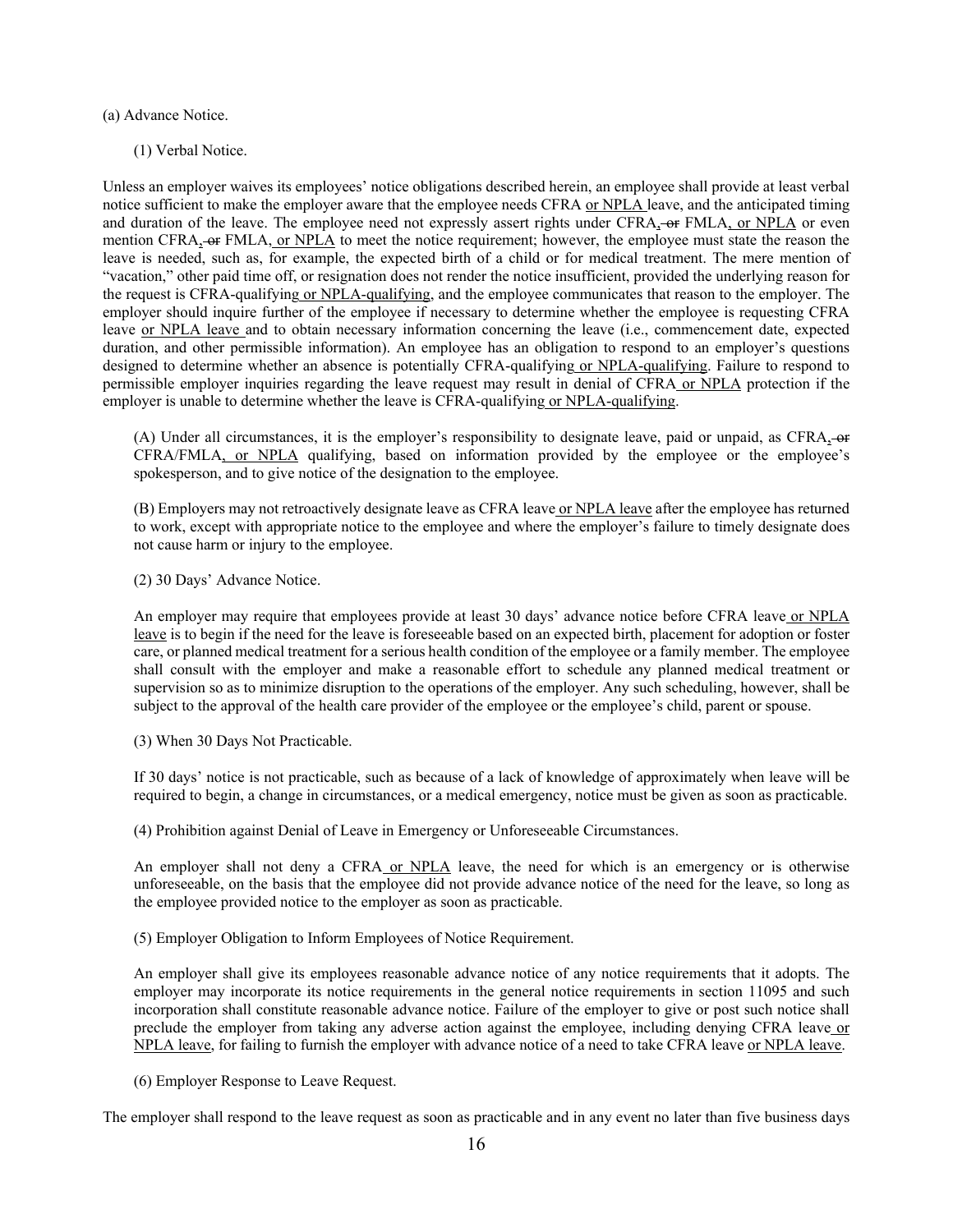after receiving the employee's request. The employer shall attempt to respond to the leave request before the date the leave is due to begin. Once given, approval shall be deemed retroactive to the date of the first day of the leave.

(b) Medical Certification.

(1) Serious Health Condition of Child, Parent, or Spouse.

As a condition of granting a leave for the serious health condition of the employee's child, parent or spouse, the employer may require certification of the serious health condition, as defined in section 11087(a)(1). If the certification satisfies the requirements of section  $11087(a)(1)$ , the employer must accept it as sufficient. Upon expiration of the time period the health care provider originally estimated the employee needed to take care of the employee's child, parent or spouse, the employer may require the employee to obtain recertification, but only if additional leave is requested. The employer may not contact a health care provider for any reason other than to authenticate a medical certification.

(2) Serious Health Condition of Employee.

As a condition of granting a leave for the serious health condition of the employee, the employer may require certification of the serious health condition, as defined in section 11087(a)(2). Upon expiration of the time period the health care provider originally estimated the employee needed for his/herthe employee's own serious health condition, the employer may require the employee to obtain recertification, but only if additional leave is requested. The employer may not contact a health care provider for any reason other than to authenticate a medical certification.

(A) If the employer has a good faith, objective reason to doubt the validity of the certification the employee provides for his/herthe employee's own serious health condition, the employer may require, at the employer's own expense, the employee to obtain the opinion of a second health care provider, designated or approved by the employer, concerning any information in the certification. The health care provider designated or approved by the employer shall not be employed on a regular basis by the employer.

1. The employer may not ask the employee to provide additional information (e.g. symptoms, diagnosis, etc.) in the medical certification beyond that allowed by these regulations.

2. The employer is responsible for complying with all applicable law regarding the confidentiality of any medical information received.

(B) In any case in which the second opinion described in  $(b)(2)(A)$  differs from the opinion in the original certification, the employer may require, at the employer's expense, that the employee obtain the opinion of a third health care provider, designated or approved jointly by both the employer and the employee, concerning any information in the certification.

(C) The opinion of the third health care provider concerning the information in the certification shall be considered to be final and shall be binding on the employer and the employee.

(D) The employer is required to provide the employee with a copy of the second and third medical opinions, where applicable, without cost, upon the request of the employee.

(E) As a condition of an employee's return from medical leave, the employer may require the employee to obtain a release to return-to-work from his/herthe employee's health care provider stating that he/shethe employee is able to resume work, but only if the employer has a uniformly applied practice or policy of requiring such releases from other employees returning to work after illness, injury or disability and there is no collective bargaining agreement forbidding the practice. An employer is not entitled to a release to return-to-work for each absence taken on an intermittent or reduced leave schedule. However, an employer is entitled to a release to return-to-work for such absences up to once every 30 days if reasonable safety concerns exist regarding the employee's ability to perform his or herthe employee's duties.

(F) An employer may not require an employee to undergo a fitness-for-duty examination as a condition of an employee's return. After an employee returns from CFRA leave, any fitness-for-duty examination must be job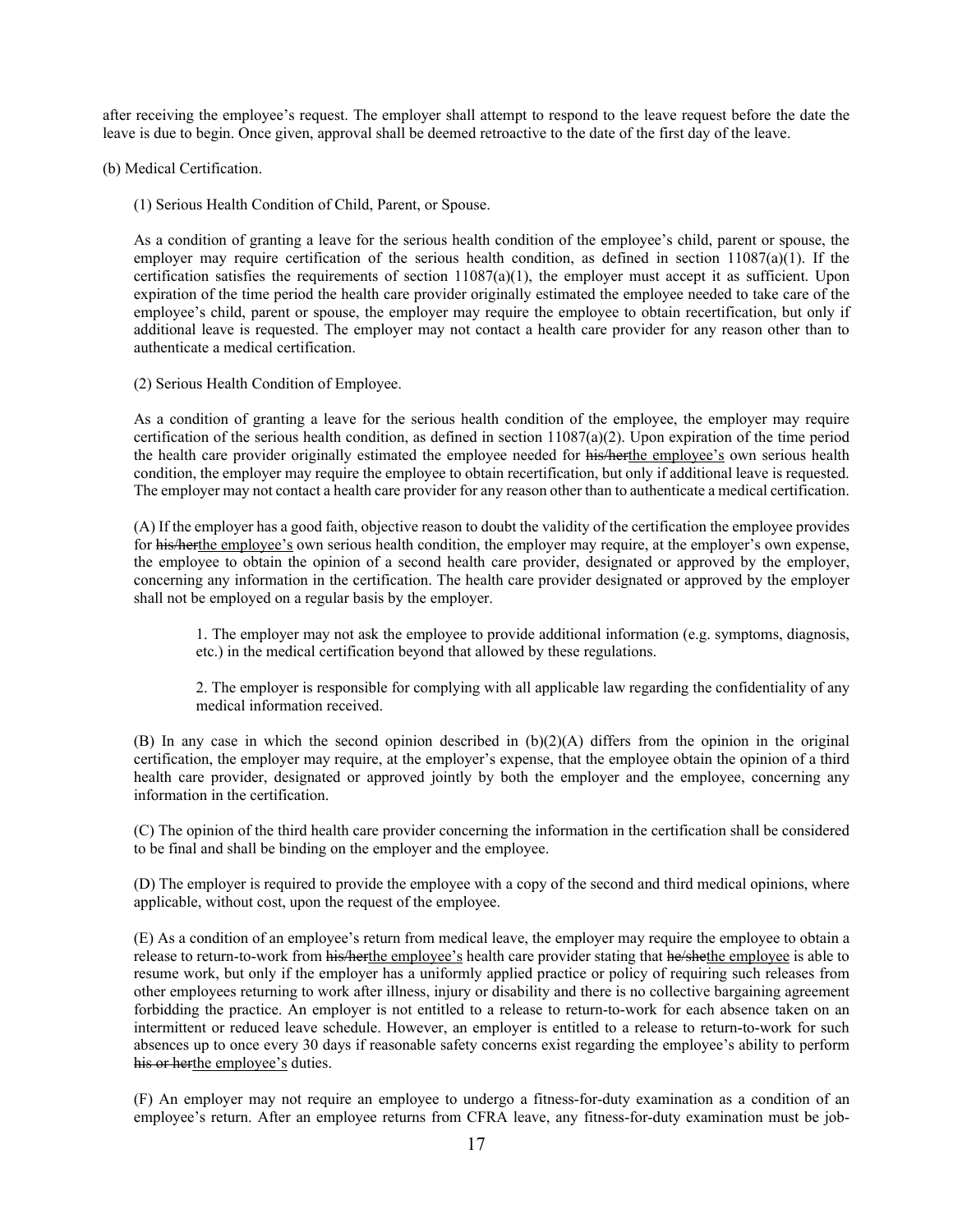related and consistent with business necessity, in accordance with section 11071 of these regulations.

(3) Providing Certification.

The employer may require that the employee provide any certification within no less than 15 calendar days of the employer's request for such certification, unless it is not practicable for the employee to do so despite the employee's good faith efforts. This means that, in some cases, the leave may begin before the employer receives the certification. Absent extenuating circumstances (e.g., unavailability of healthcare provider), if the employee fails to timely return the certification, the employer may deny CFRA protections for the leave following the expiration of the 15-day time period until a sufficient certification is provided. The same rules apply to recertification. If the employee never produces the certification or recertification, the leave is not CFRA leave. At the time the employer requests certification, the employer also must advise the employee of the anticipated consequences of his or herthe employee's failure to provide adequate certification.

Note: Authority cited: Section 12935, Government Code. Reference: Sections 12945.2 and 12945.6, Government Code; *White v. County of Los Angeles* (2014) 225 Cal.App.4th 690; Family and Medical Leave Act of 1993, 29 U.S.C. § 2601, 2611, 2612, 2614 et seq.; and 29 C.F.R. § 825.

§ 11092. Terms of CFRA Leave or NPLA Leave.

(a) The following rules apply to the permissible terms of a CFRA leave or NPLA leave, to the extent that they are consistent with the requirements of the Employee Retirement Income Security Act (ERISA). Nothing in these regulations infringes on the employer's obligations, if any, under the Consolidated Omnibus Budget Reconciliation Act of 1985 (COBRA) or prohibits an employer from granting CFRA leave or NPLA leave on terms more favorable to the employee than those listed below.

(b) Paid Leave.

An employer is not required to pay an employee during a CFRA leave or NPLA leave except:

(1) An employee may elect to use or an employer may require an employee to use any accrued vacation time or other paid accrued time off (including undifferentiated paid time off (PTO)), that the employee is eligible to take during the otherwise unpaid portion of the CFRA leave or NPLA leave. An employee may also elect to use, or an employer may require an employee to use, any accrued sick leave that the employee is eligible to take during the otherwise unpaid portion of a CFRA leave if the CFRA leave is for the employee's own serious health condition or any other reason if mutually agreed between the employer and the employee. If an employee is receiving a partial wage replacement benefit during the CFRA leave or NPLA leave, the employer and employee may agree to have employer-provided paid leave, such as vacation, paid time off, or sick time supplement the partial wage replacement benefit, unless otherwise prohibited by law.

(2) For leave for an employee's own serious health condition, the employee may also substitute leave taken pursuant to a short- or long-term disability leave plan, as determined by the terms and conditions of the employer's leave policy, during the otherwise unpaid portion of the CFRA leave. This paid disability leave runs concurrently with CFRA leave, and may continue longer than the CFRA leave if permitted by the disability leave plan. An employee receiving any form of disability payments is not on "unpaid leave" and, therefore, an employer may not require the employee to use paid time off, sick leave, or accrued vacation.

(3) An employee receiving Paid Family Leave to care for the serious health condition of a family member or to bond with a new child is not on "unpaid leave," and, therefore, an employer may not require the employee to use paid time off, sick leave, or accrued vacation.

(4) Only if the employee requests leave for what would be a CFRA-qualifying or NPLA-qualifying event may an employer require the employee to use any accrued vacation time or other paid accrued time off (including PTO) that the employee is eligible to take during the otherwise unpaid portion of the CFRA leave or NPLA leave. If an employee uses paid leave under circumstances that do not qualify as CFRA leave or NPLA leave, the leave will not count against the employee's CFRA leave or NPLA leave entitlement.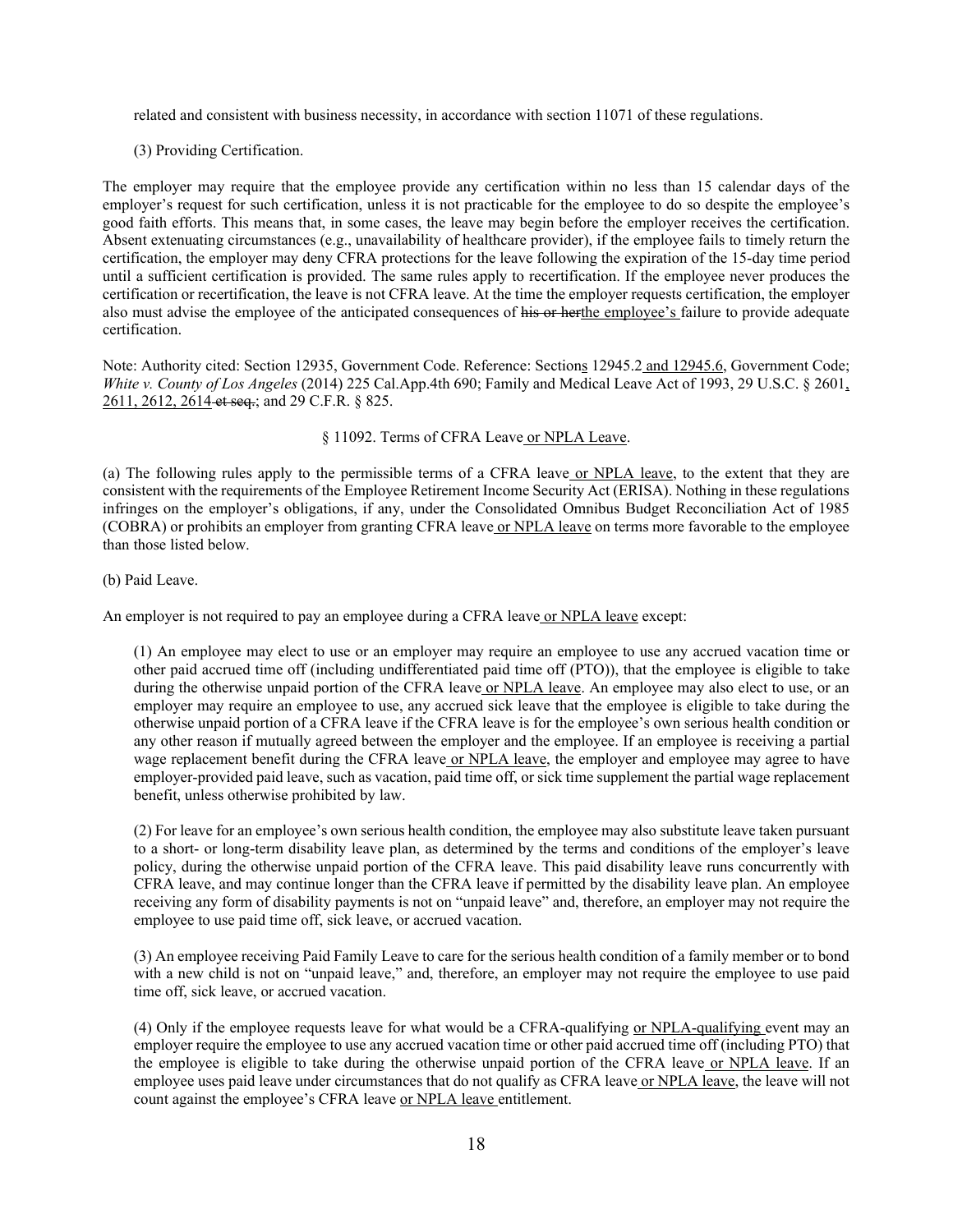(A) If an employee requests to utilize accrued vacation time or other paid accrued time off without reference to a CFRA-qualifying or NPLA-qualifying purpose, an employer may not ask whether the employee is taking the time off for a CFRA-qualifying or NPLA-qualifying purpose.

1. If the employer denies the employee's request and the employee then provides information that the requested time off is or may be for a CFRA-qualifying or NPLA-qualifying purpose, the employer may inquire further into the reasons for the absence. If the absence is CFRA-qualifying or NPLA-qualifying, then the applicable rules in section  $11092(b)(1)$  and (2), above, apply.

(5) An employer and employee may negotiate for the employee's use of any additional paid or unpaid time off instead of using CFRA leave or NPLA leave provided by this section.

(c) Provision of Health Benefits.

If the employer provides health benefits under any group health plan, the employer has an obligation to continue providing such benefits during an employee's CFRA leave, FMLA leave, or bothNPLA leave. The following rules apply:

(1) The employer shall maintain and pay for an employee's health coverage at the same level and under the same conditions as coverage would have been provided if the employee had not taken CFRA leave or NPLA leave.

(2) The employer's obligation commences on the date leave first begins under CFRA or NPLA for the duration of the leave, up to a maximum of 12 workweeks in a 12-month period. As section 11044(c) of the Council's pregnancy disability leave regulations state, "The time that an employer maintains and pays for group health coverage during pregnancy disability leave shall not be used to meet an employer's obligation to pay for 12 weeks of group health coverage during leave taken under CFRA. This shall be true even where an employer designates pregnancy disability leave as family and medical leave under FMLA. The entitlements to employer-paid group health coverage during pregnancy disability leave and during CFRA are two separate and distinct entitlements."

(3) A "group health plan" is as defined in section 5000(b)(1) of the Internal Revenue Code of 1986. If the employer's group health plan includes dental care, eye care, mental health counseling, or other types of coverage, or if it includes coverage for an employee's dependents as well as for the employee, the employer shall also continue this coverage.

(4) Although the employer's obligation to continue group health benefits under either FMLA and CFRA, or bothNPLA, does not exceed 12 workweeks in a 12-month period, nothing shall preclude the employer from maintaining and paying for health care coverage for longer than 12 workweeks.

(5) An employer may recover the premium that the employer paid for maintaining group health care coverage during any unpaid part of the CFRA leave or NPLA leave if both of the following conditions occur:

(A) The employee fails to return from leave after the period of leave to which the employee is entitled has expired. An employee is deemed to have failed to return from leave if he/shethe employee works less than 30 days after returning from CFRA leave or NPLA leave. An employee who retires during CFRA leave or NPLA leave or during the first 30 days after returning is deemed to have returned from leave.

(B) The employee's failure to return from leave is for a reason other than the continuation, recurrence, or onset of a serious health condition that entitles the employee to CFRA leave, or other circumstances beyond the control of the employee.

(6) Group health plan coverage must be maintained for an employee on CFRA leave or NPLA leave until:

(A) The employee's CFRA leave or NPLA leave entitlement is exhausted;

(B) The employer can show that the employee would have been laid off and the employment relationship terminated for lawful reasons during the period of the CFRA leave or NPLA leave; or

(C) The employee provides unequivocal notice of intent not to return to work.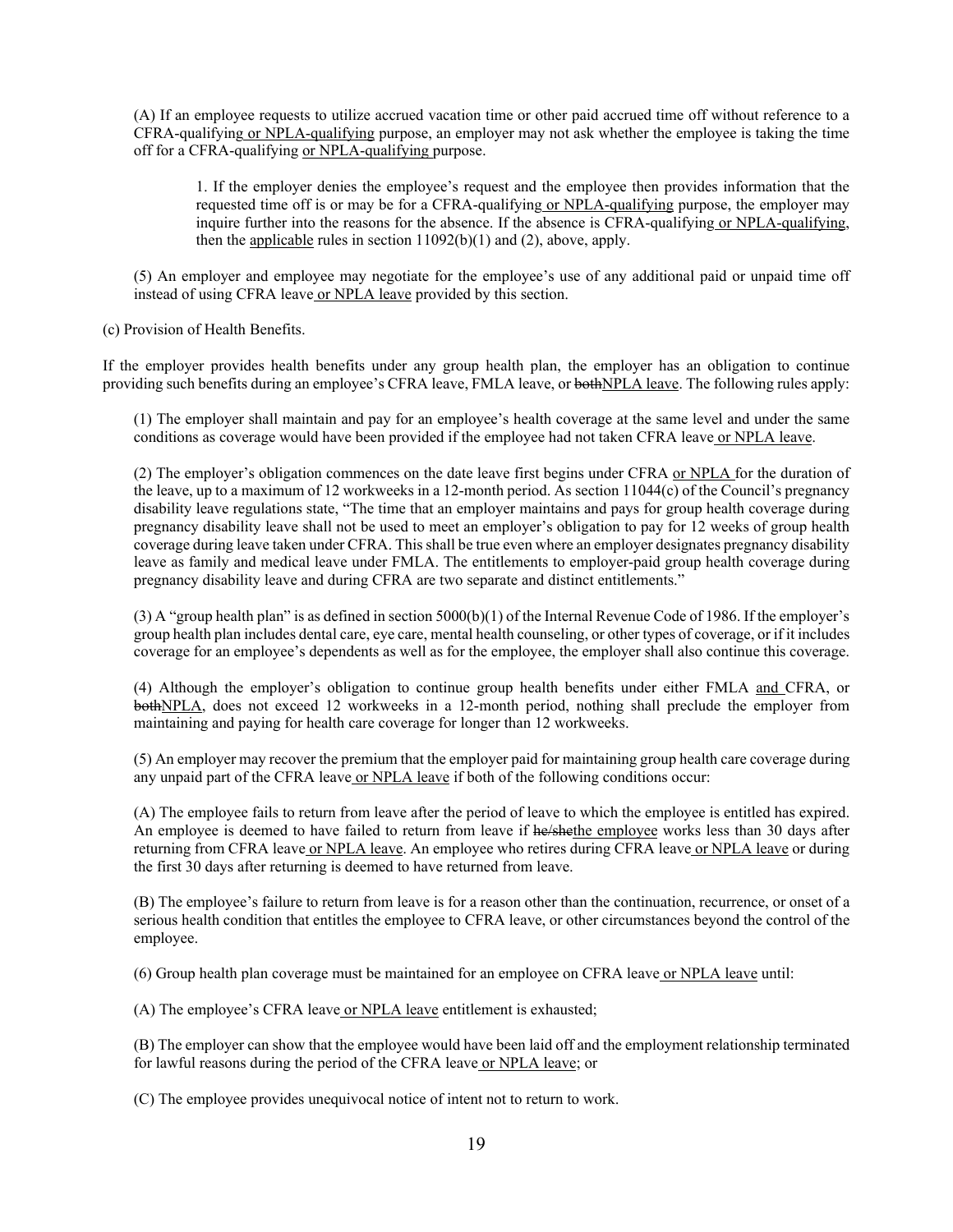(d) Employee Payment of Group Health Benefit Premiums.

If employees are required to pay premiums for any part of their group health coverage, the employer must provide the employee with advance written notice of the terms and conditions under which premium payments must be made.

(1) If CFRA leave or NPLA leave is paid, the employee's share of premiums must be paid by the method normally used during any paid leave, typically as a payroll deduction, unless a voluntary agreement between the employer and the employee dictates otherwise.

(2) If CFRA leave or NPLA leave is unpaid, the employer may require that payment be made to the employer or to the insurance carrier, but no additional charge may be added to the employee's premium payment for administrative expenses. The employer may require employees to pay their share of premium payments in any of the following ways:

(A) Payment due at the same time as if made by payroll deduction;

(B) Payment due on the same schedule as payments are made under COBRA;

(C) Payment prepaid pursuant to a cafeteria plan at the employee's option;

(D) The employer's existing rules for payment by employees on leave without pay would apply, provided that such rules do not require prepayment (i.e., prior to the commencement of the leave) of the premiums that will become due during a period of unpaid CFRA leave or NPLA leave or payment of higher premiums than if the employee had continued to work instead of taking leave; or

(E) Another system voluntarily agreed to between the employer and the employee, which may include prepayment of premiums (e.g., through increased payroll deductions when the need for the CFRA leave or NPLA leave is foreseeable).

(3) Unless an employer policy provides a longer grace period, an employer's obligation to maintain health benefits coverage ceases under CFRA or NPLA if an employee's premium payment is more than 30 days late. In order to drop coverage, an employer must provide written notice at least 15 days before coverage is to cease, advising that coverage will be dropped on a specified date at least 15 days after the date of the written notice unless payment has been received by that date.

(A) The employer may recover the employee's share of any premium payments missed by the employee for any CFRA leave or NPLA leave period during which the employer maintains health coverage by paying the employee's share.

(B) Regardless of whether an employee pays premiums while on CFRA leave or NPLA leave, all other obligations of an employer under CFRA or NPLA would continue, such as reinstatement upon return and complete restoration of coverage/benefits equivalent to those that the employee would have had if leave had not been taken, including family or dependent coverage.

(C) If an employer terminates an employee's health benefits coverage in accordance with this section because of the employee's non-payment of premiums and fails to restore the employee's health insurance as required by this section upon the employee's return, the employer may be liable for benefits lost by reason of the violation, for other actual monetary losses sustained as a direct result of the violation, and for appropriate equitable relief tailored to the harm suffered.

(e) Other Benefits and Seniority.

During the period of CFRA leave or NPLA leave, the employee is entitled to accrual of seniority and to participate in health plans for any additional period of leave not covered by (c) above; in any employee benefit plans, including life, short-term or long-term disability or accident insurance; pension and retirement plans; and supplemental unemployment benefit plans to the same extent and under the same conditions as would apply to any other leave granted by the employer for any reason other than CFRA leave or NPLA leave.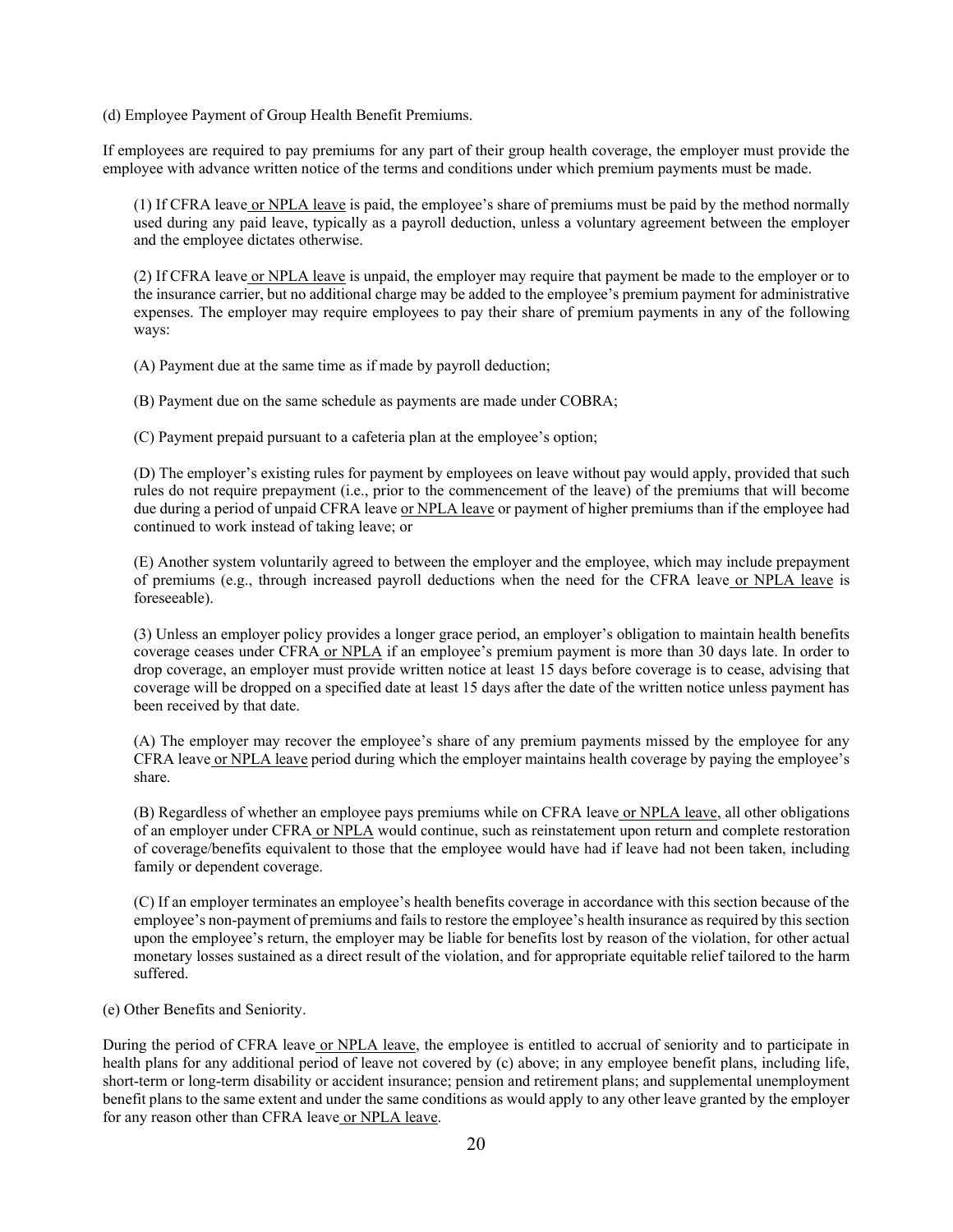(1) Unpaid CFRA leave for the serious health condition of the employee shall be compared to other unpaid disability leaves whereas unpaid CFRA leaves for all other purposes and unpaid NPLA leave shall be compared to other unpaid personal leaves offered by the employer. CFRA leave or NPLA leave shall not constitute a break in service or cause the employee to lose seniority, even if other paid or unpaid leave constitutes a break in service for purposes of establishing longevity or seniority, or for layoff, recall, promotion, job assignment, or seniority-related benefits.

(2) If an employer provides a new health plan or benefits or changes health benefits or plans while an employee is on CFRA leave or NPLA leave, the employer must give written notice to the employee that he or shethe employee is subject to the new or changed plan/benefits to the same extent as if the employee were not on leave.

(f) Continuation of Other Benefits.

If the employer has no policy, practice or collective bargaining agreement that requires or authorizes any other type of unpaid personal or disability leave or if the employer's other unpaid personal or disability leaves do not allow for the continuation of benefits during these leaves, an employee taking a CFRA leave or NPLA leave shall be entitled to continue to participate in the employer's health plans, pension and retirement plans, supplemental unemployment benefit plans or any other health and welfare employee benefit plan, in accordance with the terms of those plans, during the period of the CFRA leave or NPLA leave.

(1) As a condition of continued coverage of group medical benefits (beyond the employer's obligation during the 12-week period described above in (c)), life insurance, short- or long-term disability plans or insurance, accident insurance, or other similar health and welfare employee benefit plans during any unpaid portion of the leave, the employer may require the employee to pay premiums at the group rate.

(A) If the employee elects not to pay premiums to continue these benefits, this nonpayment of premiums shall not constitute a break in service for purposes of longevity, seniority under any collective bargaining agreement or any employee benefit plan requiring the payment of premiums.

(2) An employer is not required to make plan payments to any pension and/or retirement plan or to count the leave period for purposes of time accrued under any such plan during any unpaid portion of the CFRA leave or NPLA leave. The employer shall allow an employee covered by a pension and/or retirement plan to continue to make contributions, in accordance with the terms of these plans, during the unpaid portion of the leave period.

(g) Employee Status.

The employee shall retain employee status during the period of the CFRA leave or NPLA leave. The leave shall not constitute a break in service for purposes of longevity and/or seniority under any collective bargaining agreement or under any employee benefit plan. Benefits must be resumed upon the employee's reinstatement in the same manner and at the same levels as provided when the leave began, without any new qualification period, physical exam, et cetera.

Note: Authority cited: Section 12935(a), Government Code. Reference: Sections 12945.2 and 12945.6, Government Code; Family and Medical Leave Act of 1993, 29 U.S.C. § 2601, 2611, 2612, 2614 et seq.; ERISA, 29 U.S.C. § 1001 et seq.; and COBRA, 29 U.S.C. § 1161 et seq.

- § 11093. Relationship between CFRA Leave and Pregnancy Disability Leave; Relationship between CFRA Leave and Non-Pregnancy Related Disability Leave; Relationship between CFRA Leave and NPLA Leave.
- (a) Separate and Distinct Entitlements.

The right to take a CFRA leave under Government Code section 12945.2 and the right to take NPLA leave under Government Code section 12945.6 areis separate and distinct from the right to take a pregnancy disability leave under Government Code section 12945 and section 11035 et seq. of the regulations.

(b) Serious Health Condition - Pregnancy.

An employee's own disability due to pregnancy, childbirth or a related medical condition is not included as a serious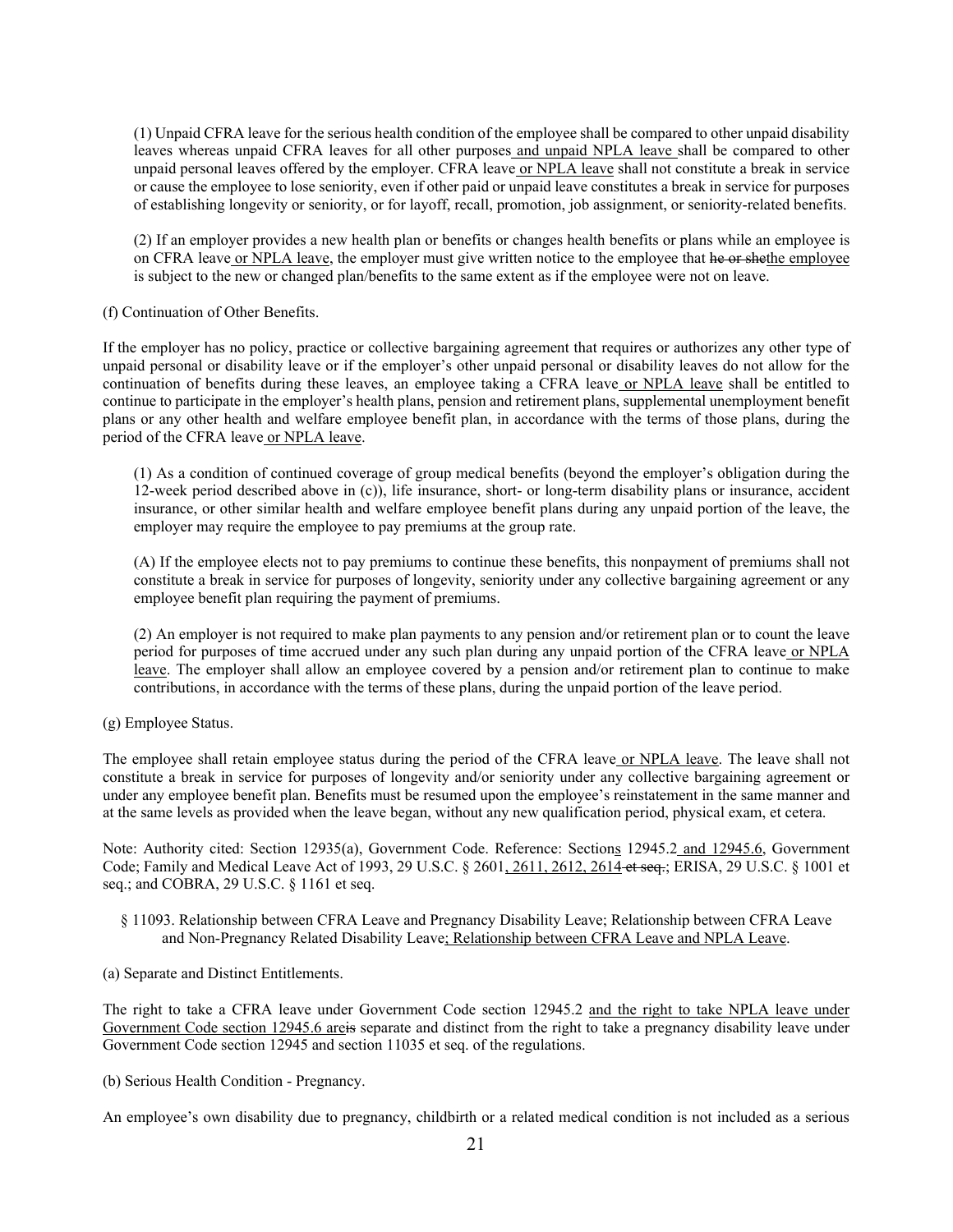health condition under CFRA. Any period of incapacity or treatment due to pregnancy, including prenatal care, is included as a serious health condition under FMLA.

(c) CFRA Leave after Pregnancy Disability Leave.

At the end of the employee's period(s) of pregnancy disability, or at the end of four months of pregnancy disability leave, whichever occurs first, a CFRA-eligible or NPLA-eligible employee may request to take CFRA leave or NPLA leave of up to 12 workweeks for reason of the birth of her the employee's child, if the child has been born by this date. There is no requirement that either the employee or child have a serious health condition in order for the employee to take CFRA leave or NPLA leave. There is also no requirement that the employee no longer be disabled by her-the employee's pregnancy, childbirth or a related medical condition before taking CFRA leave or NPLA leave for reason of the birth of her the employee's child.

(1) Where an employee has utilized four months of pregnancy disability leave prior to the birth of her the employee's child, and her the employee's health care provider determines that a continuation of the leave is medically necessary, an employer may, but is not required to, allow an eligible employee to utilize CFRA leave prior to the birth of her the employee's child. No employer shall, however, be required to provide more CFRA leave than the amount to which the employee is otherwise entitled, but this does not excuse the employer's other obligations under the FEHA, such as the obligation to provide reasonable accommodation under the disability provisions, where applicable.

(d) Maximum Entitlement.

The maximum possible combined leave entitlement for both pregnancy disability leave (under FMLA and Government Code section 12945) and CFRA leave or NPLA leave for reason of the birth of the child (under this article) is four months and 12 workweeks. This assumes that the employee is disabled by pregnancy, childbirth or a related medical condition for four months and then requests, and is eligible for, a 12-week CFRA leave or NPLA leave for reason of the birth of her the employee's child. This maximum entitlement does not include leave provided as a reasonable accommodation for a physical or mental disability under the FEHA.

(e) Disability Leave.

The right to take a CFRA leave under Government Code section 12945.2 is separate and distinct from the right to take a disability leave under Government Code section 12945 and section 11064 et seq. of the regulations. If an employee has a serious health condition that also constitutes a disability as defined by Government Code section 12926 and cannot return to work at the conclusion of her the employee's CFRA leave, the employer has an obligation to engage that employee in an interactive process to determine whether an extension of that leave would constitute a reasonable accommodation under the FEHA.

Note: Authority cited: Section 12935(a), Government Code. Reference: Sections 12945, and 12945.2, and 12945.6, Government Code; Family and Medical Leave Act of 1993, 29 U.S.C. § 2601, 2651 et seq.; and 29 C.F.R. § 825.

§ 11094. Retaliation and Protection from Interference with CFRA and NPLA Rights.

(a) Any violation of CFRA, NPLA or itsthese implementing regulations constitutes interfering with, restraining, or denying the exercise of rights provided by CFRA or NPLA. "Interfering with" the exercise of an employee's rights includes, for example, refusing to authorize CFRA leave or NPLA leave and discouraging an employee from using such leave. It would also include an action by a covered employer to avoid responsibilities under CFRA or NPLA, for example:

(1) Transferring employees from one worksite to another for the purpose of reducing worksites, or to keep worksites below the 20-employee or 50-employee threshold for employee eligibility under NPLA or CFRA;

(2) Changing the essential functions of the job in order to preclude the taking of leave;

(3) Reducing an employee's hours available to work in order to avoid employee eligibility; and

(4) Terminating an employee when it anticipates an otherwise eligible employee will be asking for a CFRAqualifying or NPLA-qualifying leave in the future.